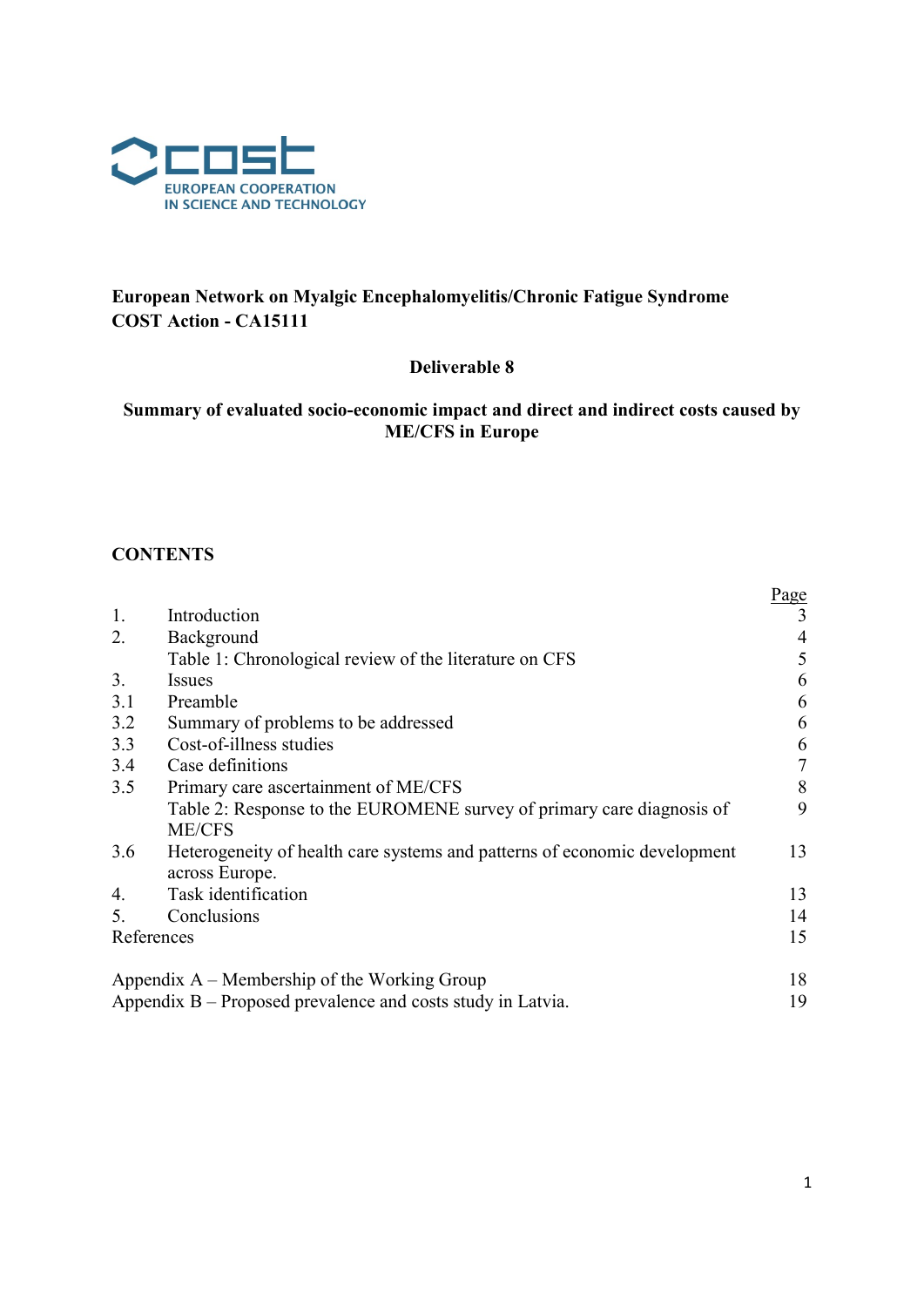# 1. Introduction

- 1.1 The terms of reference for Working Group 3 (socio-economics) were set out in the Memorandum of Understanding of COST Action 15111 – EUROMENE [1]. Paragraph 1.2.1.4 of the Memorandum states the research coordination objective of the Working Group to be: "To coordinate efforts to determine the social impact of ME/CFS and to appraise the economic damage from the disease."
- 1.2. As regards the intended long-term impact of the collaboration, this was spelt out as follows:-

"Preventing ME/CFS, determining suitable treatments or avoiding unnecessary treatment will improve patients' quality of life. Since the overall burden of brain diseases in Europe is estimated at EUR 200 bn/year, and the burden of ME/CFS at EUR 48 bn/year, even 1‰ gain will deliver economic value of 48 million/y. Therefore, preventing and effectively treating ME/CFS will significantly reduce economic damage. The Action will promote further research on ME/CFS with high economic impact."

- 1.3 To achieve this, the intention is to involve the following players:-
	- Researchers not yet involved in Action;
	- Patient organisations, patient observatories;
	- Healthcare funders; and
	- National and European regulatory bodies, bodies for guideline approval.
- 1.4 The specific objective of the Working Group on socio-economics is to:
	- "… estimate the burden of ME/CFS to society and provide long-term trend estimates for societal impact."
	- with the following specific tasks:
	- 1: To survey European countries existing data on economic loss due to ME/CFS;
	- 2: To develop approaches to calculate direct economic loss due to ME/CFS;
	- 3: To develop approaches to calculate indirect economic burden due to ME/CFS;
	- 4: To provide integrated outcome assessment framework;
	- 5: To organize two meetings per year (could be also teleconferences) to discuss and analyse economic loss due to the ME/CFS in order to optimise models of prevention in health and economy aspects.
- 1.5 The project milestones and deliverables are:

#### Milestones:

- Survey data on direct and indirect economic loss due to ME/CFS in Europe M6;
- First estimate and outcome assessment presented M36.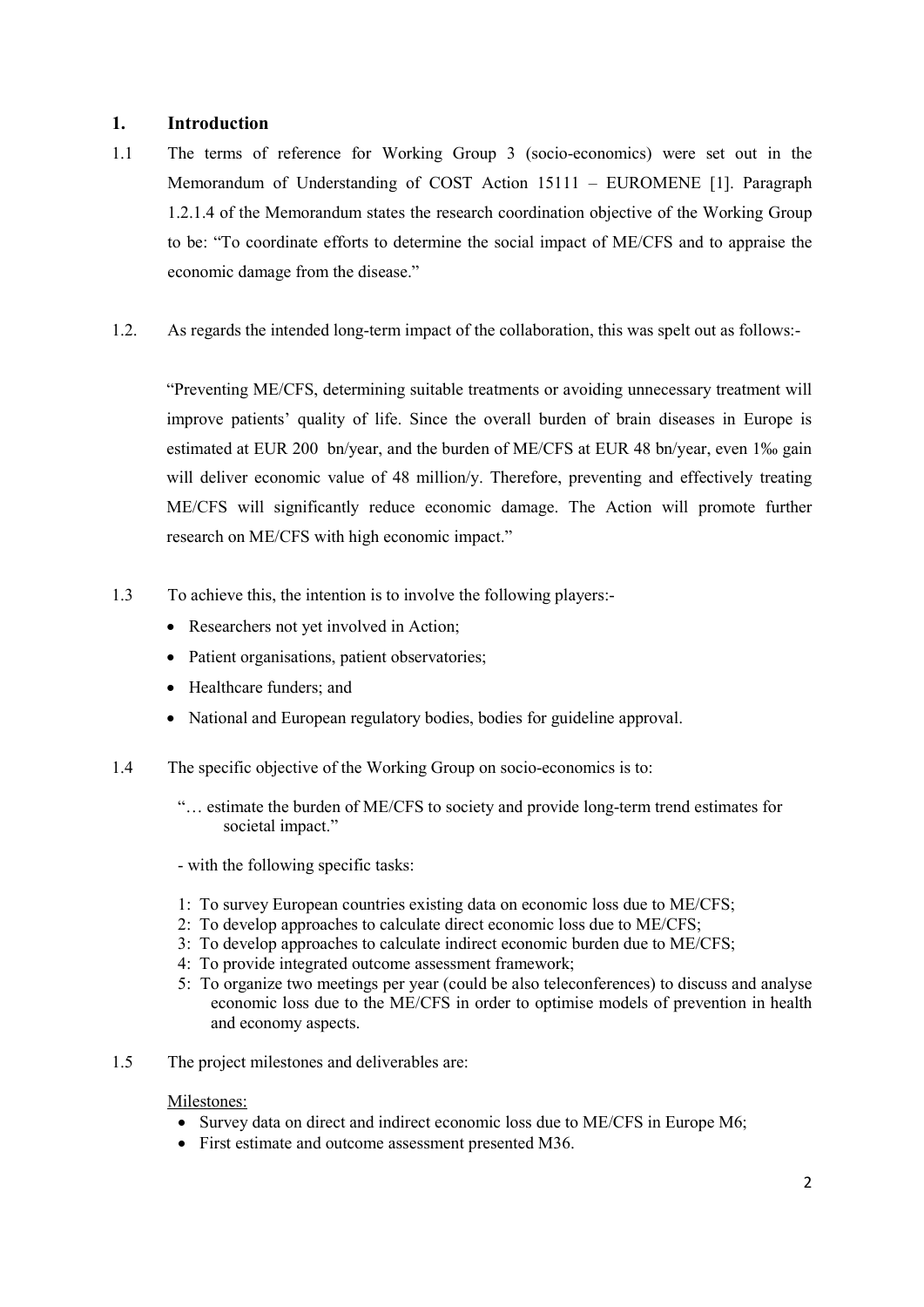Deliverables:

- Summary of evaluated socio-economic direct and indirect costs caused by ME/CFS in Europe;
- Common consensus protocol for economic loss calculation due to ME/CFS;
- Guidelines for health policy makers on prevention losses due to ME/CFS in health and economy aspects.

The first deliverable is due for completion on  $30<sup>th</sup>$  April 2018. This report represents that deliverable. The second deliverable is due for completion on  $31<sup>st</sup>$  August 2018.

#### 2. Background

- 2.1. The current state of the art, and its historical development, have been detailed by two members of the working group [2]. Their report is summarised here. They carried out a comprehensive literature review, and the identified literature was reviewed chronologically, in three different time periods, respectively 1990-1999, 2000-2005, and 2006-2016. As a result of this, they drew attention to the problem of the failure of many patients with this illness to be correctly diagnosed, which renders problematic attempts to determine the economic burden of the disease, though they concluded that costs are mainly related to productivity loss.
- 2.2. A further problem in determining direct, indirect and intangible costs arose from the lack of consensus agreement over, and inconsistent use of, case definitions, which in turn is reflected in a lack of consensus agreement regarding the prevalence of the condition. What can be said is that, consistently, women are more frequently affected than men, and the peak age of incidence is 20-40. The prevalence in developed countries appears to be within the range of 0.2-1%, but this is course highly dependent on case definition. The countries which have been most active in producing published research on ME/CFS were Australia, USA and the UK.
- 2.3. The chronological evolution of literature on CFS' economic evaluation from the analysis of overall costs to cost-effectiveness/cost-utility analysis was summarised by Brenna and Gitto in tabular form in their paper. This is reproduced in full below: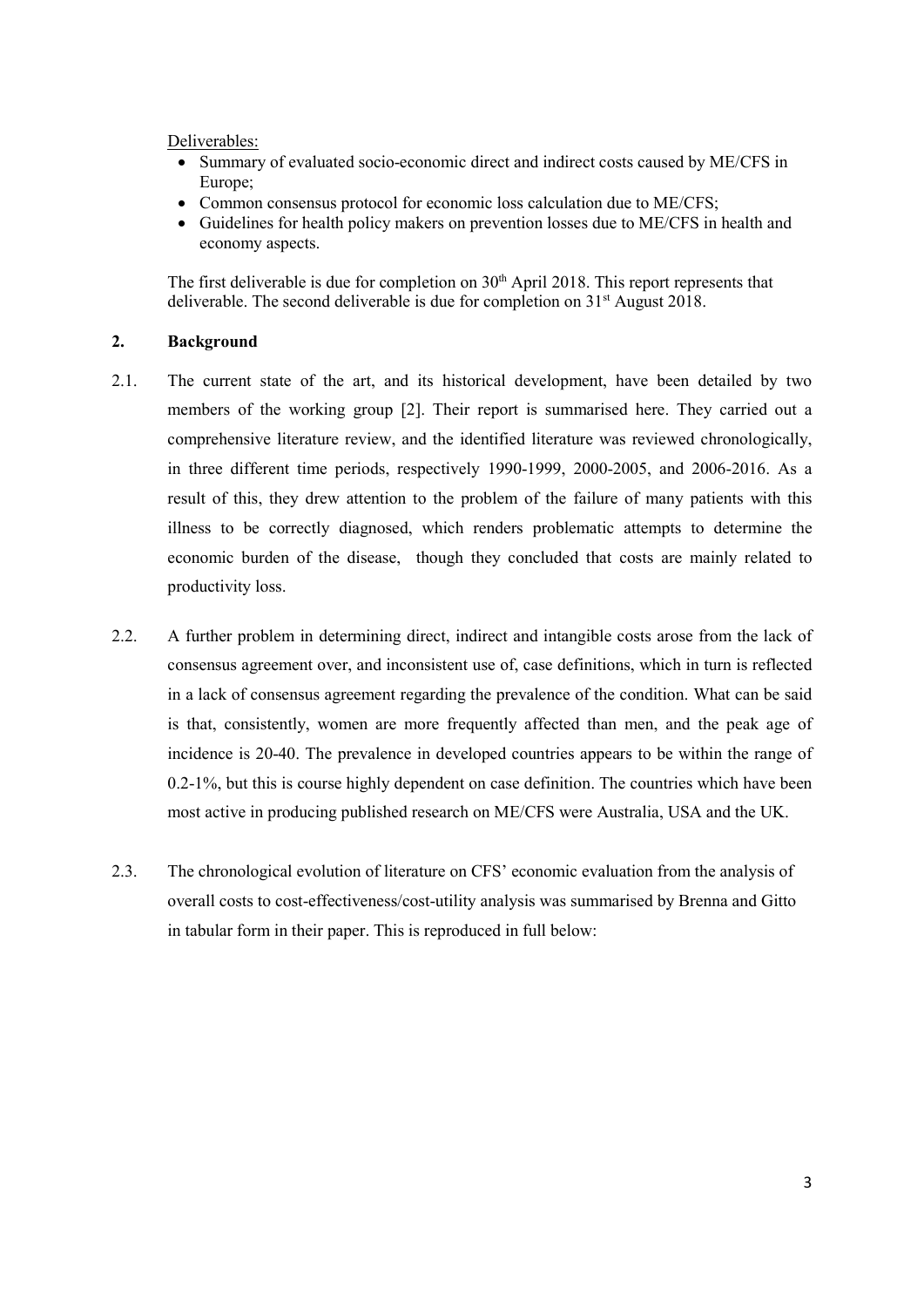| <b>Time Span</b>       | <b>Methods</b>                                                                                                                                                                                                                 | <b>Policy indications</b>                                                                                                                                                                                                                                                                                                                                             | <b>Open</b> issues                                                                                                                                                                                                                                                                         |
|------------------------|--------------------------------------------------------------------------------------------------------------------------------------------------------------------------------------------------------------------------------|-----------------------------------------------------------------------------------------------------------------------------------------------------------------------------------------------------------------------------------------------------------------------------------------------------------------------------------------------------------------------|--------------------------------------------------------------------------------------------------------------------------------------------------------------------------------------------------------------------------------------------------------------------------------------------|
| 1990-1999<br>2000-2005 | - First attempts to identify<br>the nature, the prevalence<br>and the direct costs of<br>CFS.<br>1) - Applying health                                                                                                          | - In this phase, both the<br>difficulties in<br>appropriately identifying<br>the disease and objectively<br>defining its functional<br>impact and the lack of<br>effective treatment, leave<br>policymakers with little<br>basis for assessing<br>patients' needs.<br>- requirement of investing<br>more resources on the<br>study of CFS.<br>- Acknowledgment of the | Need to determine the                                                                                                                                                                                                                                                                      |
|                        | technology assessment<br>(CEA and CUA) in order<br>to find the most cost-<br>effective therapy.<br>2) - Quality of life starts to<br>become relevant.<br>- First attempts to include<br>productivity costs in the<br>analysis. | pathology and the related<br>costs.<br>- Searching for a cost-<br>effective therapy, which<br>would produce better<br>outcomes compared with<br>usual GPs therapy.<br>- More attention to quality<br>of life.                                                                                                                                                         | willingness to pay for<br>quality improvements in<br>CFS patients                                                                                                                                                                                                                          |
| 2006-2016              | 1) - Studies are focussed<br>on the economic<br>consequences related to<br>employment and<br>productivity.<br>2) - Further attention on<br>quality of life.                                                                    | - More acknowledgement<br>of economics and social<br>burden of CFS.<br>- Average productivity<br>loss per patient rises<br>concerns among<br>policymakers.<br>- Guidelines for the<br>disease management are<br>required.                                                                                                                                             | - Number of CFS cases<br>that are still not identified.<br>- Low socioeconomic<br>status is a risk factor.<br>- still no consensus on a<br>"best practice" for therapy.<br>- Need to include among<br>costs: i) informal<br>caregiving ii) intangible<br>costs (lower quality of<br>life). |

Table 1: Chronological review of the literature on CFS

Source: Brenna and Gitto, 2017

- 2.4. Brenna and Gitto concluded that a clearer definition of the population prevalence of ME/CFS,, would make it easier to reach a general consensus on its economic burden. This in turn would assist the development of appropriate guidelines to manage the disease.
- 2.5. Furthermore, they concluded, the most important cost elements in ME/CFS are indirect costs due to productivity loss. Attempts have been in the last decade to evaluate the social costs of this syndrome, especially in terms of occupational outcomes, such as absenteeism, work incapacity, and productivity loss. Estimates in the UK population suggest a yearly production loss of £22,684 per patient, with a significant gap between women (£16,130) and men (£44,515) [3]. To these figures should be added other hidden costs, such as informal care provided by a relatives, neighbours or friends, and intangible costs related diminished quality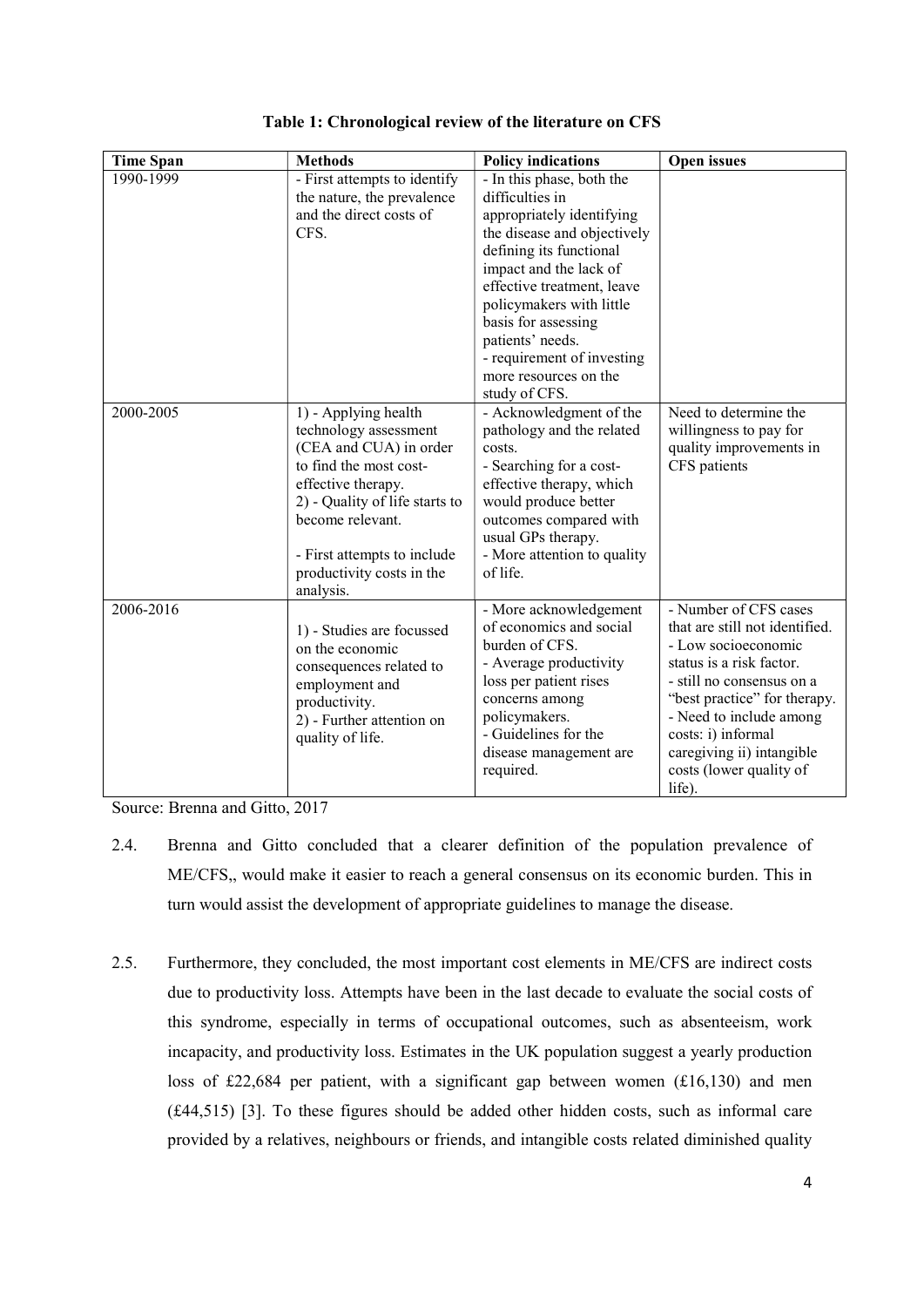of life. Finally, they stated, there are relevant policy implication from their review in terms priority setting, and the amount of public money that society is willing to pay for improvements in the quality of life of ME/CFS patients.

#### 3. Issues

- 3.1. This section of the report summarises our initial conclusions regarding the problems that exist in undertaking work in this area, goes on to consider in more detail the role of cost-of-illness studies, problems of case definitions, lack of recognition of the condition among GPs, and finally flags up the question of the heterogeneity of health care systems and patterns of economic development across Europe.
- 3.2. Our review of the position regarding the economic impact of ME/CFS has led us to identify a number of problems that need to be addressed if progress is to be made in this area. It is clear that:
	- i. ME/CFS is a syndrome, defined in terms of its symptomatology rather than its underlying pathology. Work done in this area is therefore dependent on case definitions, which of their very nature are arbitrary. In addition, there are numerous case definitions in use, which vary substantially in sensitivity and specificity, and do not necessarily identify the same population.
	- ii. Little is known about the incidence or prevalence of ME/CFS. Very little work has been done in this area in Europe, except in the UK. Conclusions drawn from UK experience, or indeed from work done in other countries, in particular the USA and Australia, cannot be readily extrapolated to Europe as a whole, because the extent of natural variation between populations is unknown.
	- iii. A high proportion of doctors, in particular GPs, refuse to recognise ME/CFS as a genuine clinical entity, and as a result never diagnose it. Even in countries where ME/CFS is officially recognised, this proportion may be as high as 50%. It is not possible therefore to obtain prevalence data through the use of service utilisation data.
	- iv. Any attempt to determine costs and losses attributable to ME/CFS must take into account direct and indirect costs incurred both by healthcare systems, patients and families, and this applies equally to patients who have been diagnosed as having ME/CFS and those who have not received a diagnosis, including for the reasons outlined in (iii) above. It is likely to be difficult to identify this latter group, for obvious reasons.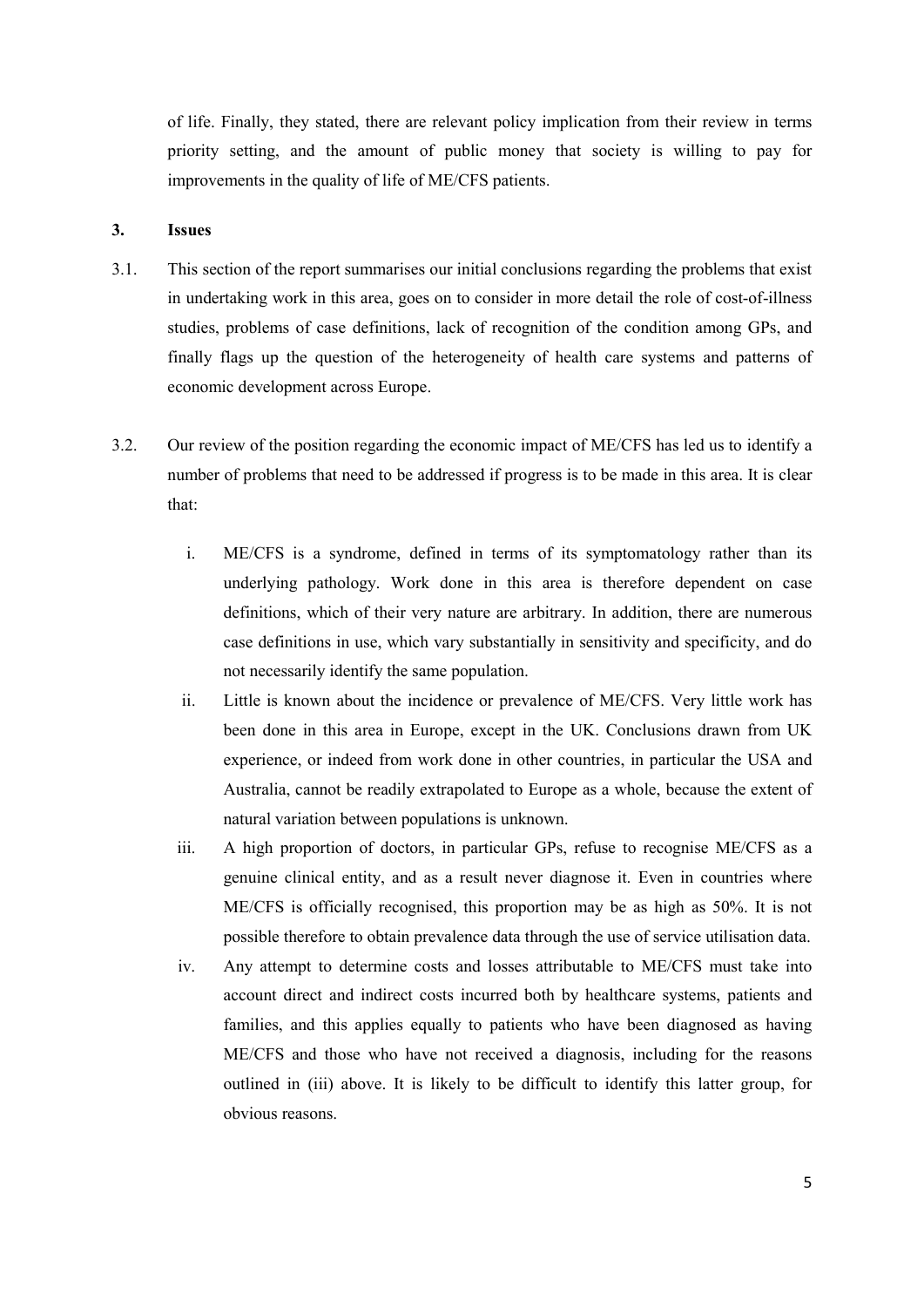v. Against such a background, it is clearly an uphill struggle to reach meaningful conclusions about the costs and losses attributable to ME/CFS across Europe, particularly given the variety of systems of healthcare delivery in Europe, and varying stages of economic development.

#### 3.3. Cost-of-illness studies

- 3.3.1. There have been few cost-of illness studies of ME/CFS. Those that exist were undertaken in the USA, Australia and the UK, the latter being the only European country where such studies have been carried out. Hunter et al [4] compared three such studies, by Collin et al [5], McCrone et al [6], and Sabes-Figuera et al [7], and two trials which contained cost data, by McCrone et al [8], and Richardson et al [9]. One potential problem in comparing the outcomes of such studies arises from the multiplicity of case definitions that exist for ME/CFS. However, the cost-of-illness studies by both Collin et al and McCrone et al used the 1994 Centres for Disease Control definition, also known as the Fukuda or CDC-1994 definition 10,11]. By contrast, Sabes-Figuera et al [7] undertook a primary care based study of chronic fatigue, not ME/CFS, and used a case definition not dissimilar to, but less stringent than, that of NICE [12], which in turn is less restrictive than the CDC-1994 definition.
- 3.3.2. Other studies which did not meet the inclusion criteria for the 2020 Health report, include three American studies, by Jason et al [13], Lin et al [14] and Reynolds et al [15]. The study by Jason et al was an archive-based database study which used the CDC-1994 definition, as also did the population-based telephone survey by Lin et al. The study by Reynolds et al involved analysis of data from a population-based epidemiological study in Wichita, Kansas [16], which also used the CDC-1994 definition. The final cost-of-illness identified was an Australian population-based study by Lloyd and Pender [17] which predated the CDC-1994 definition and used the 1990 Australian definition [18].
- 3.3.3. A final cost-of-illness study was undertaken in the UK in 2007 by Sheffield Hallam University for the charity Action for ME. They surveyed nearly 3,000 people with ME/CFS, recruited through patient organisations, and concluded that, at that time, the total costs of M.E. could have been over £10,000 p.a. per patient, or £0.6 billion and £2.1 billion per year nationally, depending on the prevalence estimate used. More than 90% of this was due to loss of income; NHS healthcare costs being quite small in comparison [19]. However, it was not made clear how cases were defined.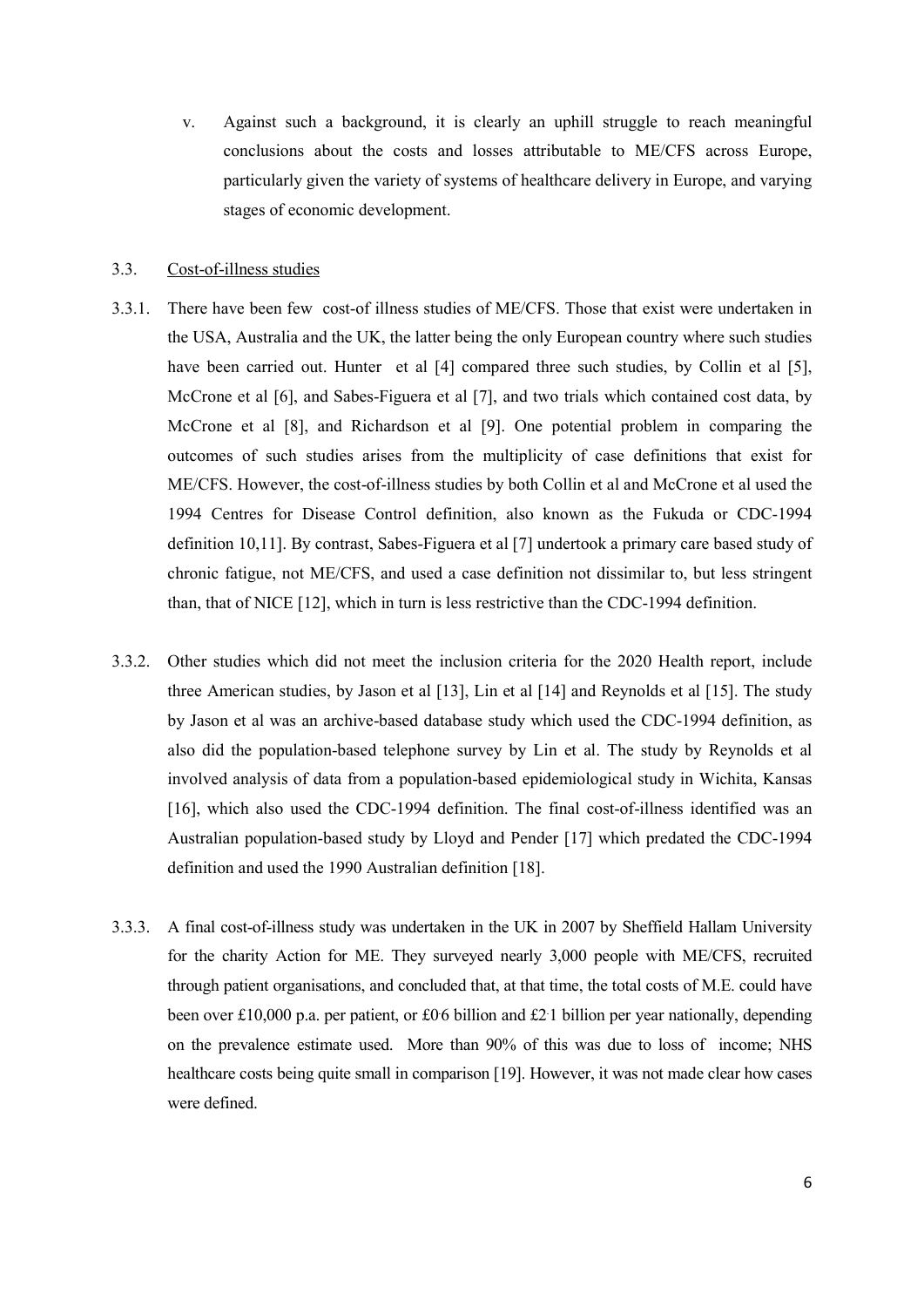#### 3.4. Case definitions

- 3.4.1. Brurberg et al [20] have recently reviewed the comparability of case definitions, and have identified papers in which different case definitions have been applied to the same patient populations, making possible direct comparisons of the impact differences of case definition have on apparent prevalence. For example, a study in three English regions [21] found a prevalence of 0.19 % conforming to the CDC-1994 definition, but only 0.10% conforming to the more recent Canadian definition [22]. The authors of the English study concluded that use of both the CDC-1994 and Canadian definitions enables advantage to be taken sensitivity of the former and specificity of the latter [23]. This agreed with the comparative assessment previously reported by Jason et al in 2004 [24], which was that the Canadian criteria selected cases with less psychiatric co-morbidity, more physical functioning impairment, and more fatigue/weakness, neuropsychiatric and neurological symptoms than the CDC-1994 definition. Two papers comparing the CDC-1994 and Australian definitions are cited. Lindal et al, in Iceland, found population prevalences of 2.1% (CDC-1994) and 7.6 % (Australian) respectively [25], while Wessely et al, in England, found that use of the CDC-1994 definition produced a population prevalence of 2.6%, while the equivalent figure using the Australian definition was 1.4% [26]. Brurberg et al attributed this variation in prevalence obtained using the Australian definition to differences in data collection methods; the CDC-1994 definition appeared more robust and less likely to be affected by variations in data collection methods.
- 3.4.2. In conclusion, it is clear that, if comparable data on costs and losses attributable to ME/CFS are to be collected across Europe, there need to be comparable data on the prevalence of the illness, and this in turn requires agreement on case definitions. Most of the work done to date in this area has used the CDC-1994 definition, which cannot be ignored because of its widespread use in the past, but it is not ideal for epidemiology, as it was not designed for that purpose, but in order to enable well-characterised and relatively homogeneous groups of patients to be identified for clinical trials. The Canadian definition appears to identify more severely affected patients than CDC-1994, and there is some merit in using both, to benefit from the greater sensitivity of the CDC-1994 definition, and the greater specificity of the Canadian definition. As regards economic analysis, one can hypothesise that overall costs, at a national level, will appear greater using the CDC-1994 definition, while costs per case will be greater using the Canadian definition. However, the question of case definitions is being considered by both the epidemiology and the diagnostic methods/biomarkers working groups, so we look forward to receiving guidance in due course as to which case definitions are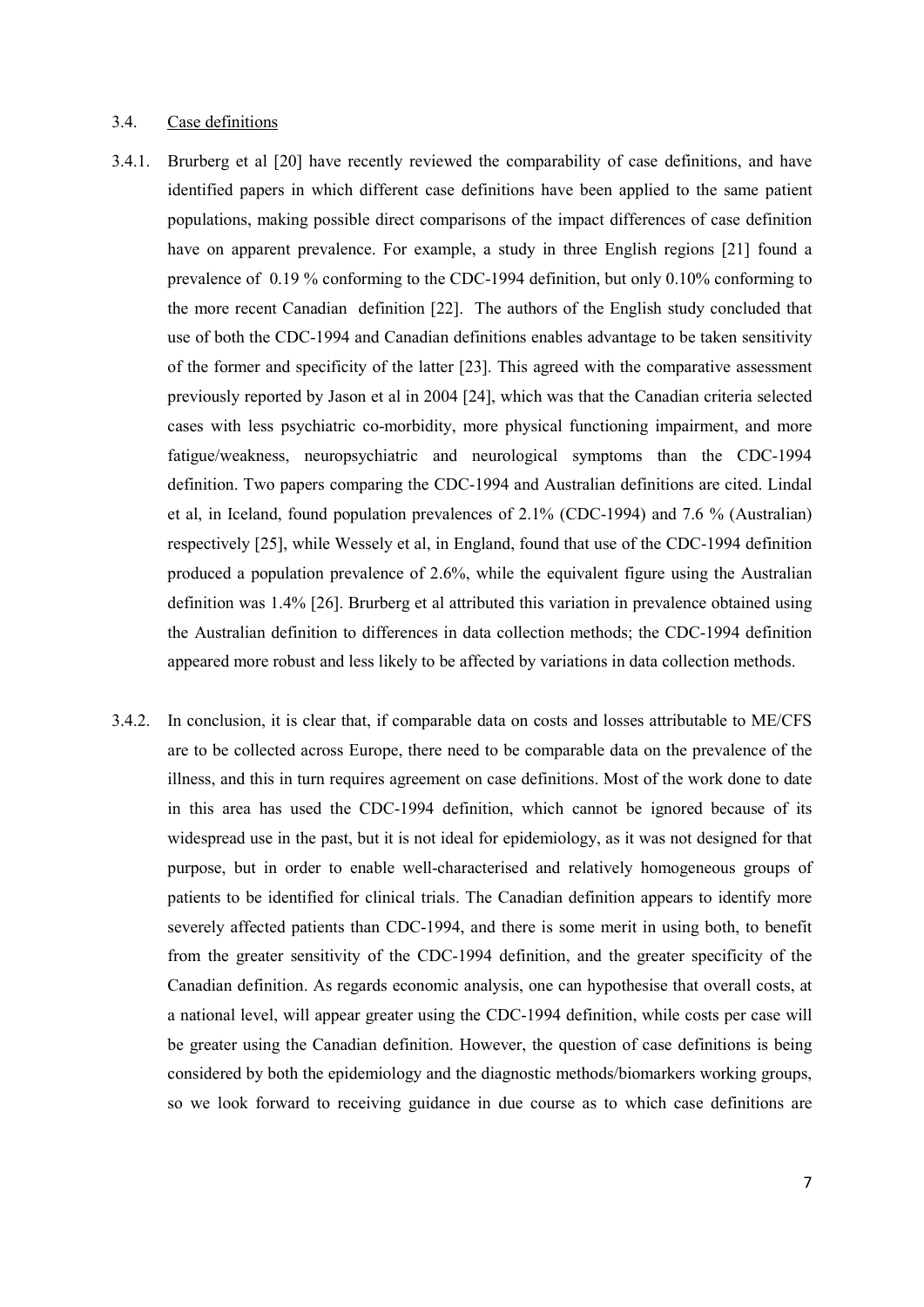recommended for use as European standards, so that we can progress to the next stage of our work on the basis of a consistent approach within the EUROMENE collaboration.

#### 3.5. Primary care ascertainment of ME/CFS

- 3.5.1. Throughout Europe, many primary care physicians refuse to accept ME/CFS as a genuine clinical entity. Consequently, many patients go undiagnosed and untreated, and it is difficult to determine either the prevalence of the illness, or the costs and losses associated with it. Among the countries participating in the EUROMENE network, the only published work we have been able to identify has come from the UK, Ireland, Norway and Belgium. In Ireland, Fitzgibbon et al in 1997 found that 58% of GPs accepted CFS as a distinct entity [27]. In Belgium, a survey of patients attending a fatigue clinic concluded that only 35% of GPs had experience of CFS, while only 23% had sufficient knowledge to treat the condition [28]. A Norwegian study found that the quality of primary care was rated poor by 60.6% of ME/CFS patients [29].
- 3.5.2. In a survey of 811 GPs in South-West England, with a response rate of 77%, 48% did not feel confident with making a diagnosis of CFS/ME and 41% did not feel confident in treatment, though 72% of GPs accepted CFS/ME as a recognisable clinical entity [30]. Bayliss et al reiterated that research indicated that many GPs lacked confidence and knowledge in diagnosing and managing people with CFS/ME. They made available to GPs an online training module and an information pack for patients, but nearly half of all patients in their study (47%) failed to receive it [31]. A study in South Wales concluded that the level of specialist knowledge of CFS in primary care was low, and only half the GP respondents in their survey believed that the condition actually existed [32].
- 3.5.3. We undertook a survey among EUROMENE participants to assess the position regarding GP diagnosis of ME/CFS. Responses were received from Bulgaria, France, Germany, Ireland, Italy, Latvia, the Netherlands, Norway, Rumania, Spain and the UK. No information was available from Belarus, Denmark, Finland, Greece, Portugal, Serbia, Slovenia, or Sweden. The responses are summarised in table 2 below: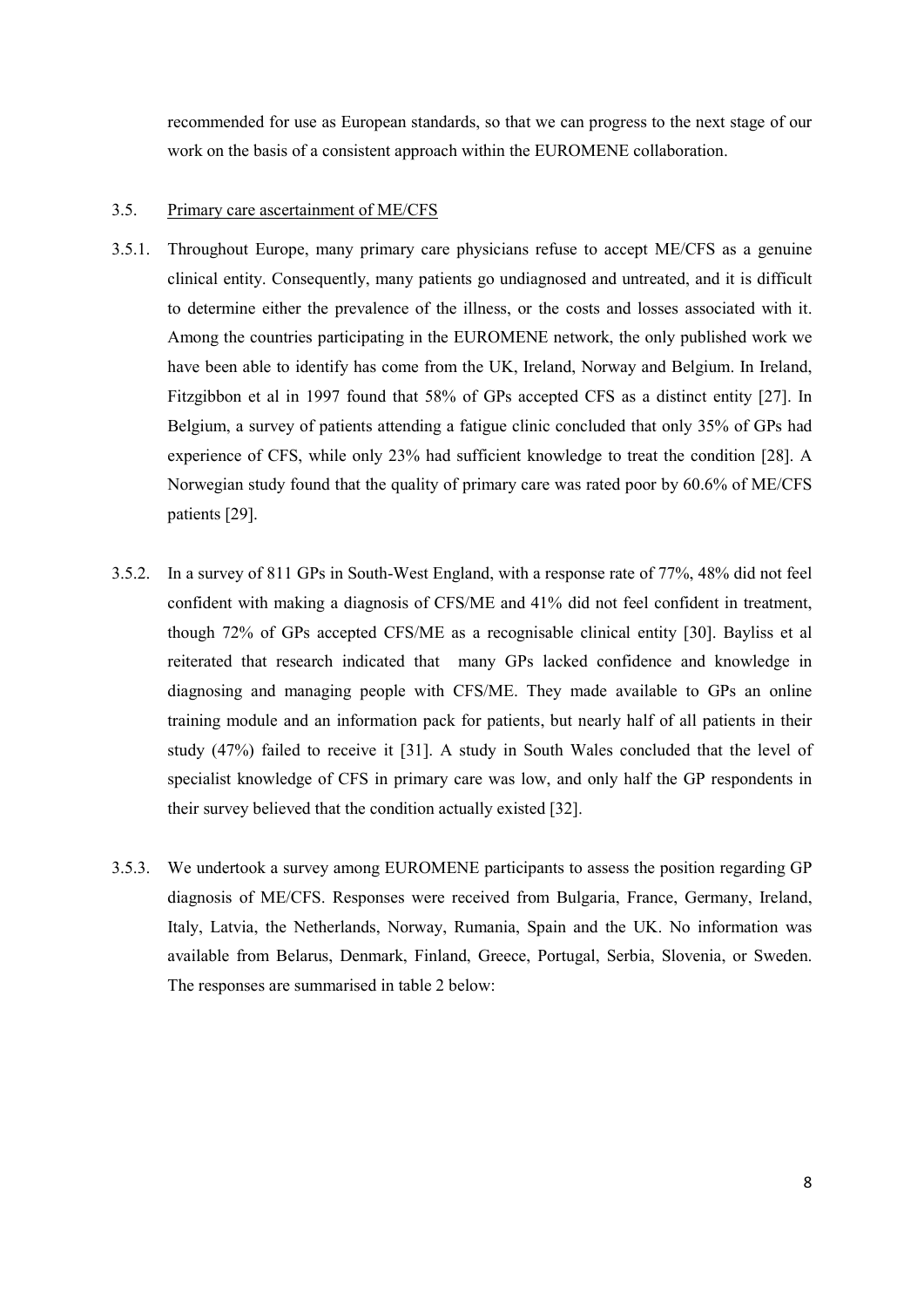|                                                                                                                                      | Spain<br>(Catalonia)                                  | Italy                                                                                                                    | Ireland                                                                                                                | Latvia                                                                                                                           | Norway                                                      | Rumania                           | Netherlands                                  | Germany         | France                                                                                                                                                                                     | Bulgaria  | UK                                                                                                                               |
|--------------------------------------------------------------------------------------------------------------------------------------|-------------------------------------------------------|--------------------------------------------------------------------------------------------------------------------------|------------------------------------------------------------------------------------------------------------------------|----------------------------------------------------------------------------------------------------------------------------------|-------------------------------------------------------------|-----------------------------------|----------------------------------------------|-----------------|--------------------------------------------------------------------------------------------------------------------------------------------------------------------------------------------|-----------|----------------------------------------------------------------------------------------------------------------------------------|
| Do GPs have<br>lists of<br>registered<br>patients?                                                                                   | Don't know                                            | No                                                                                                                       | Don't<br>know                                                                                                          | Yes (all patients)                                                                                                               | Yes                                                         | No                                | No                                           | N <sub>o</sub>  | No                                                                                                                                                                                         | No        | Yes                                                                                                                              |
| What<br>proportion of<br>people with<br>ME/CFS in<br>your country<br>present to a<br>GP?                                             | 60%                                                   | 100%                                                                                                                     | Unknown                                                                                                                | It will be about 20<br>30%                                                                                                       | 100%                                                        | N/A                               | Not known                                    | Not known       | more than 90%, because<br>each patient must have an<br>identified treating<br>physician, most of the<br>time a general practitioner                                                        | Not known | Most                                                                                                                             |
| What<br>proportion of<br>patients with<br>ME/CFS in<br>your country<br>who present to<br>a GP are<br>referred to<br>specialist care? | 80%                                                   | Unknown                                                                                                                  | Unknown,<br>but likely<br>to be very<br>low since<br>little or no<br>specialist<br>care is<br>available in<br>Ireland. | About 60%.<br>Diagnosis is not<br>confirmed; patients<br>are referred as<br>different somatic<br>and psychosomatic<br>conditions | Not known                                                   | N/A                               | Not known                                    | Not known       | Probably the majority, in<br>fact to exclude another<br>cause of fatigue and<br>confirm the diagnosis                                                                                      | Not known | Not known.<br>This varies<br>from region to<br>region, as in<br>many parts of<br>the country no<br>specialist<br>services exist/ |
| What<br>proportion of<br>patients with<br>ME/CFS in<br>your country<br>self-refer to<br>specialist<br>services?                      | 80%                                                   | Unknown<br>(possibly all)                                                                                                | Unknown                                                                                                                | Approximately 30<br>40%                                                                                                          | $\theta$                                                    | N/A                               | Not known                                    | Not known       | Not exactly known, but<br>because of the lack of real<br>diagnosis in many cases,<br>patients often contact<br>directly recognized<br>specialists of CFS / ME<br>(little number in France) | Not known | Not known,<br>but the<br>proportion is<br>likely to be<br>very low.                                                              |
| What<br>constitutes<br>"specialist<br>care" for<br>ME/CFS in<br>your country?                                                        | in Vall<br>d"Hebron CFS<br>Unit $-2009$<br>CFS cases. | No specialist care<br>is planned for<br>ME/CFS patients;<br>However different<br>treatment are<br>carried out such<br>as | Little or no<br>defined<br>ME/CFS<br>specialist<br>care is<br>available in<br>Ireland                                  | It is not regulated -<br>neurologists,<br>rheumatologists,<br>immunologists,<br>infectologists,<br>psychiatrists<br>according to | - Examination<br>for exclusion<br>- Diagnosis for<br>ME/CFS | We do not<br>have a<br>consensus! | Internist,<br>neurologist,<br>rehabilitation | Not<br>existing | No reference center<br>officially designed as a<br>'fatigue center' as in<br>Barcelona, but different<br>specialists are involved in<br>the care of patients with<br>chronic CFS/ME. Some  |           | This varies.<br>Specialist<br>services may<br>be provided by<br>psychiatrists,<br>neurologists,<br>rheumatolo--<br>gists,        |

# Table 2: Responses to the EUROMENE survey of primary care diagnosis of ME/CFS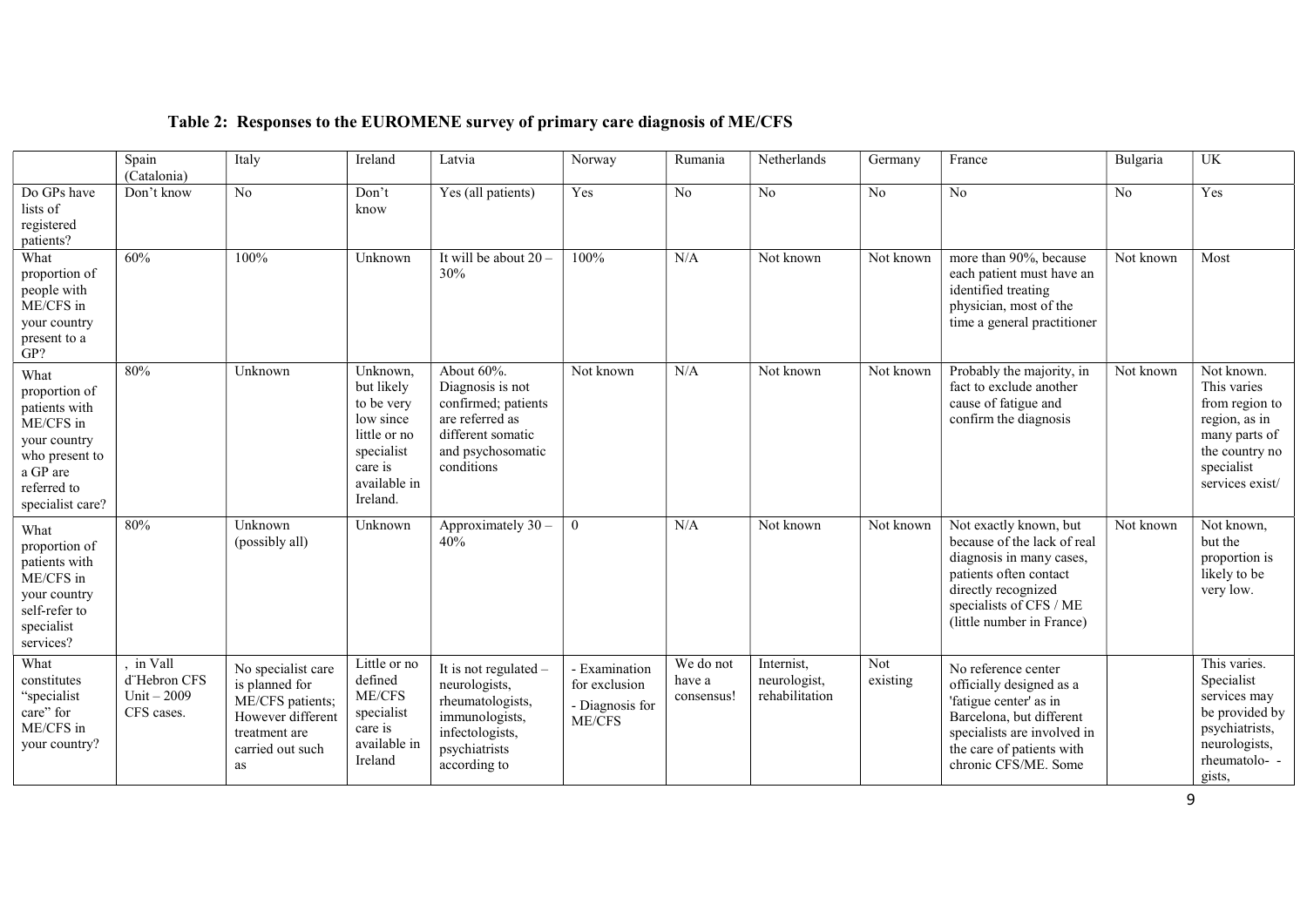|                                                                                                                                            |                                                 | rheumatological,<br>neurological,<br>infectivological,<br>rehabilitation<br>treatment |    | presenting<br>complaints.                                    |                                                 |    |                                         |                      | of them are offered by the<br>French Patient<br>Association (ASFC) at the<br>request of patients. In a<br>survey (in process of<br>publication) of 228<br>members of our French<br>Patients Association, they<br>stated that the CFS / ME<br>diagnosis was made by<br>internists $(32.5\%)$ or<br>neurologists (9%) or<br>rheumatologists (26%) or<br>algologists (4%), or other<br>specialists (9%).                                                                                                                                                                                                 |    | rehabilitation<br>specialists<br>and others           |
|--------------------------------------------------------------------------------------------------------------------------------------------|-------------------------------------------------|---------------------------------------------------------------------------------------|----|--------------------------------------------------------------|-------------------------------------------------|----|-----------------------------------------|----------------------|-------------------------------------------------------------------------------------------------------------------------------------------------------------------------------------------------------------------------------------------------------------------------------------------------------------------------------------------------------------------------------------------------------------------------------------------------------------------------------------------------------------------------------------------------------------------------------------------------------|----|-------------------------------------------------------|
| Is there<br>specific<br>national<br>guidance in<br>your country<br>on treatment<br>pathways (as<br>for example in<br>England via<br>NICE)? | Yes                                             | No                                                                                    | No | Yes for some<br>diseases, but not for<br>ME/CFS              | Yes                                             | No | Yes                                     | $\overline{No}$      | No reference center<br>officially designed as a<br>'fatigue center' as in<br>Barcelona, but different<br>specialists are involved in<br>the care of patients with<br>chronic CFS/ME. Some<br>of them are offered by the<br>French Patient<br>Association (ASFC) at the<br>request of patients. In a<br>survey (in process of<br>publication) of 228<br>members of our French<br>Patients Association, they<br>stated that the CFS / ME<br>diagnosis was made by<br>internists $(32.5\%)$ or<br>neurologists (9%) or<br>rheumatologists $(26\%)$ or<br>algologists (4%), or other<br>specialists (9%). | No | Yes.                                                  |
| If yes, please<br>specify                                                                                                                  | 2011.<br>Fibromyalgia<br>and chronic<br>fatigue |                                                                                       |    | Strong and wide for<br>some<br>cardiovascular,<br>malignant, | Norwegian<br>National<br>Guidelines<br>from the |    | Report of the<br>health council<br>2018 | No data<br>available | No                                                                                                                                                                                                                                                                                                                                                                                                                                                                                                                                                                                                    |    | <b>NICE</b><br>guidelines<br>(currently<br>undergoing |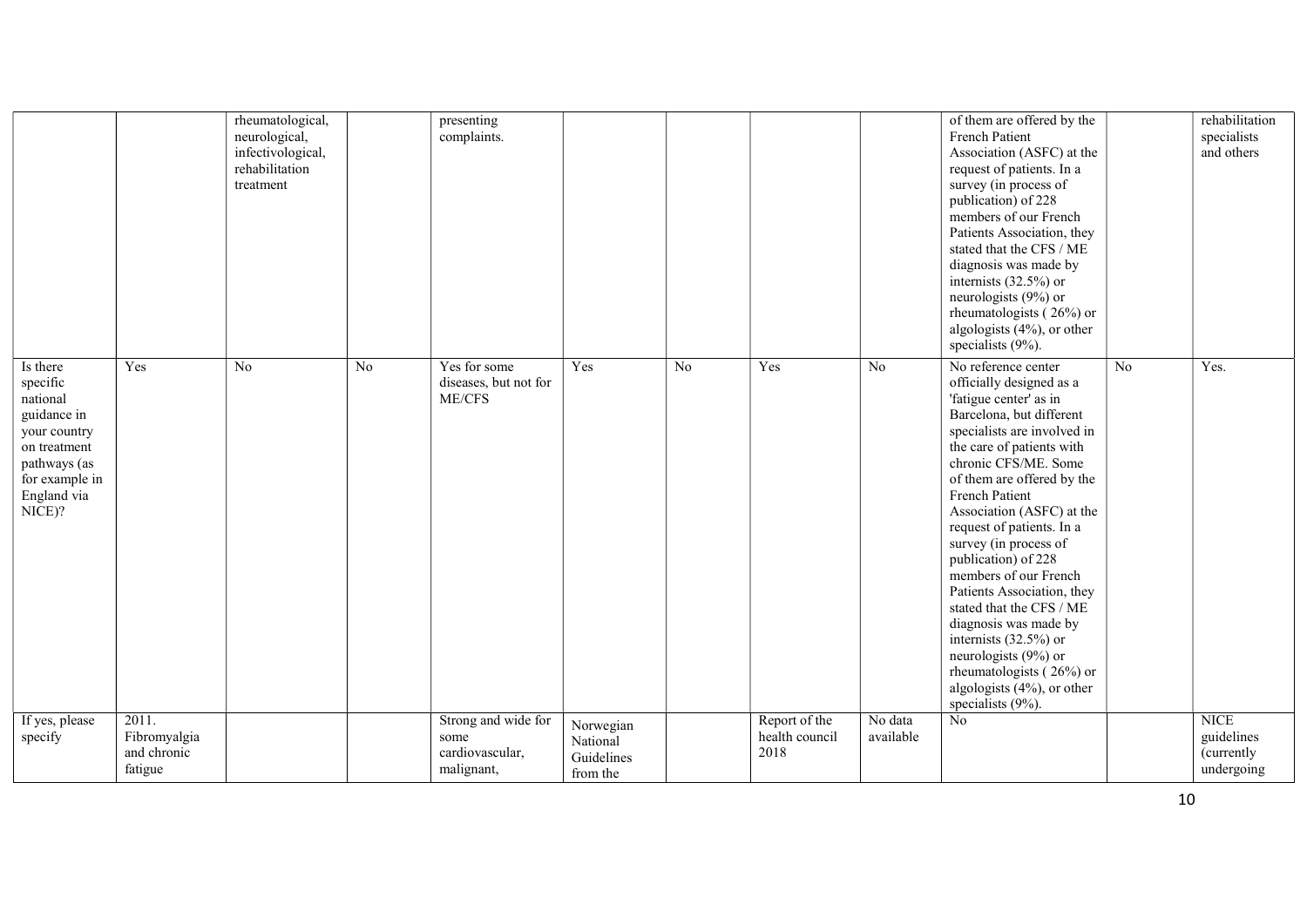|                                                                                                                 | syndrome:<br>recommendatio<br>ns on diagnosis<br>and treatment.<br>Catalan Agency<br>for Health<br>Technology<br>Assessment and<br>To what extent<br>do GPs in in<br>your country<br>recognise<br>ME/CFS as a<br>genuine clinical<br>entity?Research<br>(CAHTA) |                                                                                                                                                                                                                                                                                                                                                                                                                                                  |                                                                            | infectious diseases.<br>There is guidance<br>on ME/CFS<br>diagnosis, but not<br>on treatment<br>pathways.                                                                                      | Directory of<br>Health, 2015 |     |                                                                                               |                      |                                                                                                                                                                                                                               |           | revision).                                                                                                                                                                                                                                             |
|-----------------------------------------------------------------------------------------------------------------|-----------------------------------------------------------------------------------------------------------------------------------------------------------------------------------------------------------------------------------------------------------------|--------------------------------------------------------------------------------------------------------------------------------------------------------------------------------------------------------------------------------------------------------------------------------------------------------------------------------------------------------------------------------------------------------------------------------------------------|----------------------------------------------------------------------------|------------------------------------------------------------------------------------------------------------------------------------------------------------------------------------------------|------------------------------|-----|-----------------------------------------------------------------------------------------------|----------------------|-------------------------------------------------------------------------------------------------------------------------------------------------------------------------------------------------------------------------------|-----------|--------------------------------------------------------------------------------------------------------------------------------------------------------------------------------------------------------------------------------------------------------|
| To what extent<br>do GPs in in<br>your country<br>recognise<br>$\rm ME/CFS$ as a<br>genuine<br>clinical entity? | Variable, in<br>Catalonia, 60%,<br>in other<br>communities<br>30%.                                                                                                                                                                                              | The majority of<br>GP do not<br>recognize<br>$\operatorname{ME/CFS}$ as a<br>genuine entity, the<br>proportion of GP<br>with this<br>expertiseis is<br>probably growing<br>due to the<br>activities of<br>Patient<br>associations ] The<br>majority of GP do<br>not recognize<br>ME/CFS as a<br>genuine entity, the<br>proportion of GP<br>with this expertise<br>is probably<br>growing due to<br>the activities of<br>Patient<br>associations. | Limited<br>knowledge<br>about<br>$ME/CFS$<br>amongst<br>GPs in<br>Ireland. | Absolute majority<br>of GPs do not<br>recognise ME/CFS<br>Just a few GPs<br>recognise ME/CFS<br>as a genuine clinical<br>entity. Majority of<br>GPs do not believe<br>that it is real illness. | Varies from<br>GP to GP      | N/A | Since the<br>publication of<br>the report 2018<br>the number has<br>increased<br>considerably | No data<br>available | Usually, this disorder is<br>considered as the<br>consequence of various<br>primarily psychological<br>factors. We are trying to<br>change the scene, but to<br>date, there are too few<br>CFS / ME specialists in<br>France. | Not known | The condition<br>has been<br>recognised as<br>a genuine<br>clinical entry<br>since the<br>publication of<br>the Chief<br>Medical<br>Officers'<br>Working<br>Group report<br>in $2004$ .<br>However,<br>many doctors<br>still refuse to<br>accept this. |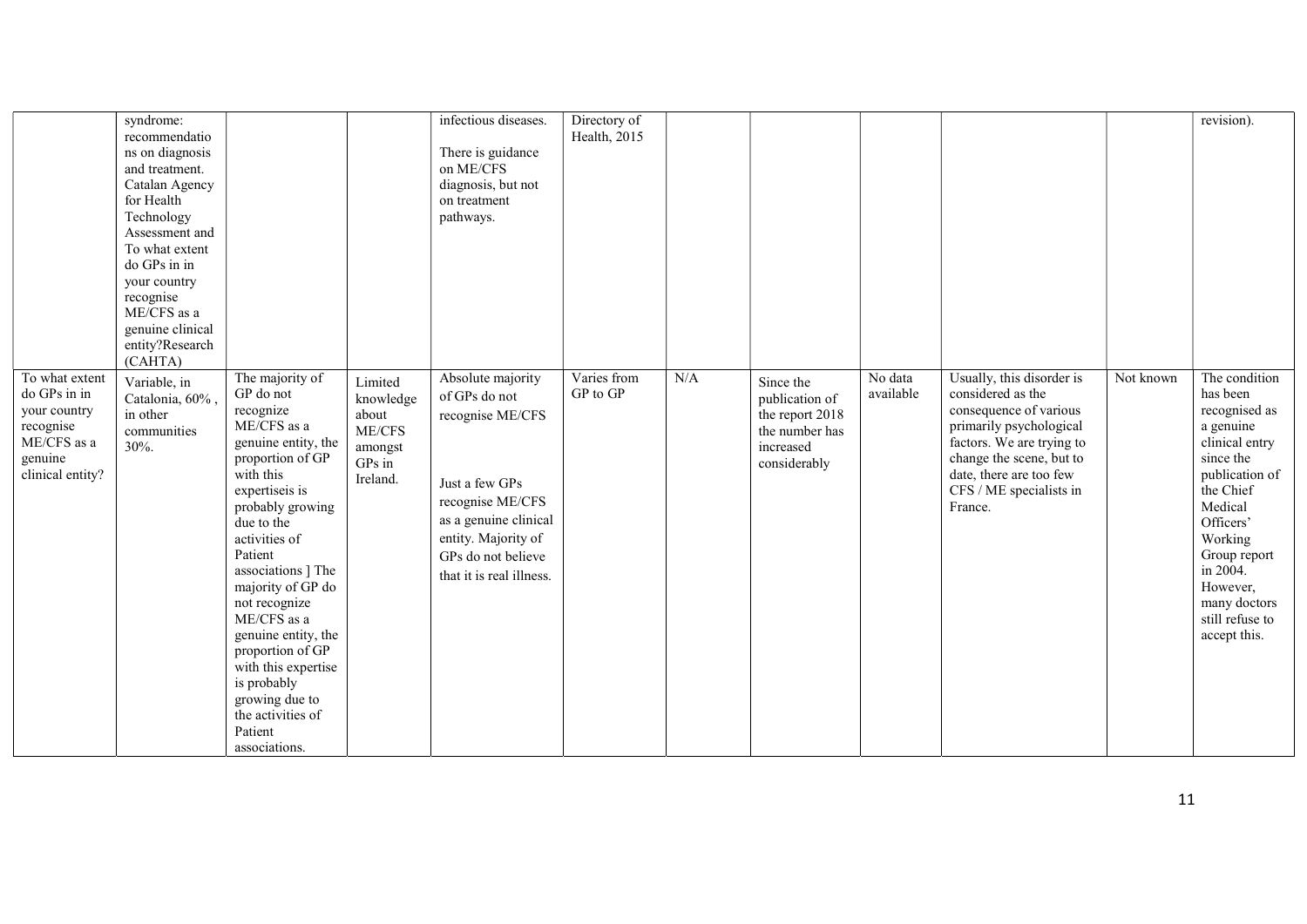| How confident<br>are they of<br>diagnosing it?                                                                                          | In Catalonia,<br>yes. In other<br>comunities,<br>variable           | It cannot be verify<br>due to the lack of<br>patient databases<br>and the lack of<br>coordination<br>between GP                                                                                  | Unknown | GPs are not so<br>confident with this<br>entity and diagnose<br>it in very rare cases | Varies from<br>$GP$ to $GP$<br>The national<br>advisory unit<br>has arranged<br>seminars for<br>teaching<br>diagnosis etc<br>on CFS/ME<br>for the last 5-6<br>years. But each<br>GP do not<br>have many<br>patient so they<br>probably lack<br>amount of<br>exercise in | N/A | Not confident                                 | No data<br>available | In my experience, the<br>majority of general<br>practitioners do not know<br>the clinical entities of<br>CFS / ME / SEID and do<br>not know the diagnostic<br>criteria.                        | Not known | Studies<br>indicate that,<br>while up to<br>$70\%$ of GPs<br>accept<br>ME/CFS as a<br>genuine<br>clinical entity,<br>around half<br>lack<br>confidence in<br>diagnosing it. |
|-----------------------------------------------------------------------------------------------------------------------------------------|---------------------------------------------------------------------|--------------------------------------------------------------------------------------------------------------------------------------------------------------------------------------------------|---------|---------------------------------------------------------------------------------------|-------------------------------------------------------------------------------------------------------------------------------------------------------------------------------------------------------------------------------------------------------------------------|-----|-----------------------------------------------|----------------------|------------------------------------------------------------------------------------------------------------------------------------------------------------------------------------------------|-----------|-----------------------------------------------------------------------------------------------------------------------------------------------------------------------------|
| What<br>proportion of<br>patients with<br>ME/CFS in<br>your country<br>who consult<br>their GPs are<br>in fact<br>diagnosed by<br>them? | Variable, in<br>catalonia 70%<br>and other<br>comunities<br>$20%$ . | [I think that the<br>proportion of GB<br>able to recognize<br>ME/CFS is very<br>poor and not<br>quantifiable due<br>to the lack of<br>specific database<br>of this<br>pathological<br>condition. | Unknown | In very rare cases                                                                    | diagnosing<br>Not known                                                                                                                                                                                                                                                 | N/A | Unknown but<br>certainly a very<br>low number |                      | In the survey mentioned<br>above $(Q6)$ , members of<br>our French Patient<br>Association stated that the<br>diagnosis of CFS / MS<br>was made by general<br>practitioners in 20% of<br>cases. | Not known | Not known,<br>but the<br>proportion<br>must be<br>substantially<br>less than 50%.                                                                                           |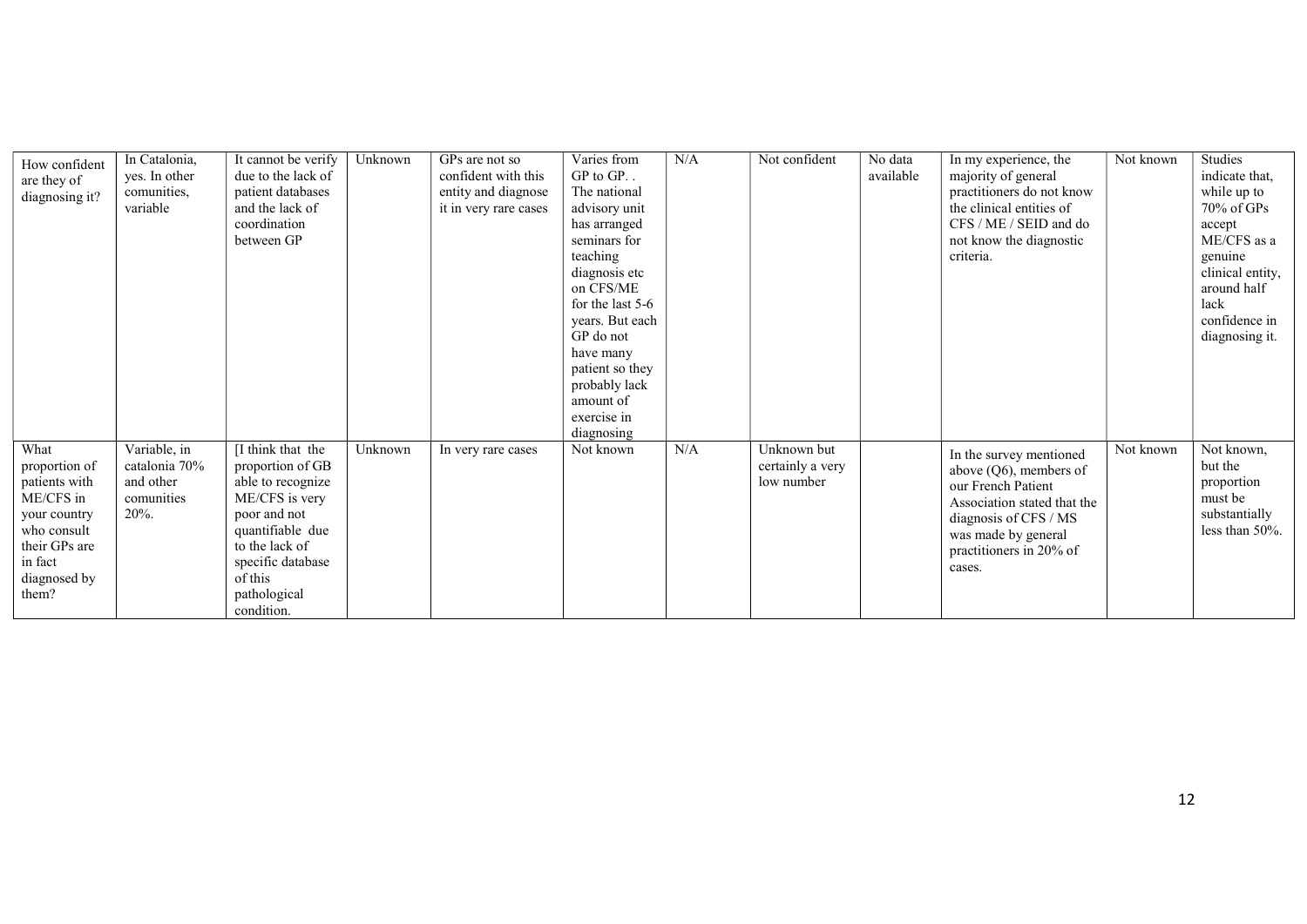- 3.5.4. In summary, only in Latvia, Norway and the UK was it reported that GPs have lists of registered patients. In many countries, the proportion of people with ME/CFS presenting to a GP was not known. Where estimates were made, these varied from 20% to 100%. In turn, the proportion of those people with ME/CFS who, having consulted a GP, are referred to specialist care, was estimated at about 60% in Latvia, and 80% in Spain. In France, it was thought that the majority were referred, and in the UK it varied according to region. The proportion of patients with ME/CFS who self-refer to specialist services was thought to be around 30-40% in Latvia, and 80% in Spain. In the UK the figure was thought to be very low, and in most countries this was not known. Specialist care is very variable in nature, and different clinical specialties are involved in the different secondary care centres that offer services. In many countries, such services are non-existent. There is official guidance on treatment pathways for ME/CFS in Spain, Norway, the Netherlands and the UK. In Italy and Latvia, the majority of GPs do not recognize ME/CFS as a genuine entity. This is also true of Spain as a whole, though not of Catalonia. In France, it is generally regarded as psychological in nature. In both the UK and the Netherlands,, it is officially recognised, though many GPs still refuse to accept this. In Catalonia, GPs were said to be confident in diagnosing ME/CFS, but in Latvia, Norway, the Netherlands, France and the UK, there was considerable lack of confidence. The proportion of patients with ME/CFS who consult their GPs and are in fact diagnosed by them was generally said to be low or unknown. In those countries where a proportion was estimated (Spain, France, UK), it was thought to be around 20-50%.
- 3.5.5. Overall, it is clear that, in Europe, a high proportion of GPs, which is likely to be at least 50%, do not recognise ME/CFS as a genuine clinical entity and therefore never diagnose it. Among those GPs who do recognise its existence, there is a marked lack of confidence in making the diagnosis and managing the condition. Therefore estimates of the public health burden of the illness, even where these exist, are likely to underestimate substantially its true prevalence.

#### 3.6. Heterogeneity of health care systems and patterns of economic development across Europe.

3.6.1. Patterns of healthcare delivery in Europe are extremely diverse, as are patterns of economic activity. In these circumstances, there is clearly a problem of making a comparative evaluation of the economic impact of ME/CFS across Europe, for the reasons outlined above. We shall be considering possible ways forward on this as part of the next phase of the project.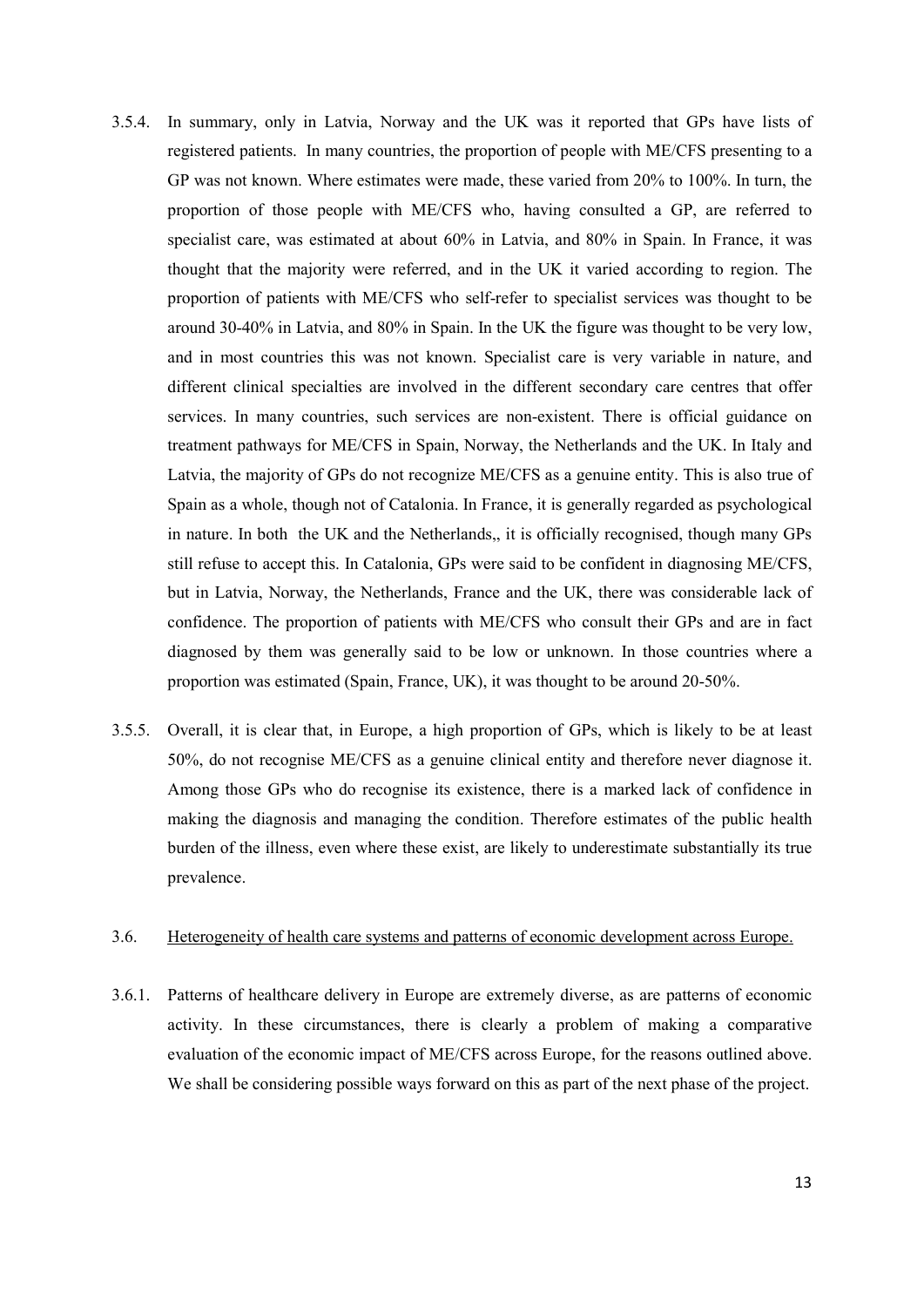## 4. Task identification.

- 4.1 In the months to come, we shall be considering possible ways forward to enable deliverable 16 ("Common consensus protocol for economic loss estimation and forecasting due to ME/CFS") to be achieved.
- 4.2 In addition, the foregoing analysis has enabled the following specific tasks to be identified for the next phase of the activities of the Working Group. They will be undertaken as contributions to deliverable 16, insofar as it is possible where necessary to identify appropriate funding:-
	- 1. Preparation of paper for publication summarising the present state of the art, the purpose of health economics studies within the EUROMENE collaboration, the issues that have been identified, and the proposed work programme to address these.
	- 2. Replication in at least one other country of survey work undertaken in Italy to assess the economic impact of ME/CFS on individuals with the disease and their families.
	- 3.. Implementation (funding permitting) of proposed prevalence and costs study in Latvia.
	- 4. Brief report on the willingness or otherwise of primary care physicians across Europe to diagnose ME/CFS.
	- 5. Comparison of employment, income and benefits between three groups of individuals (with ME/CFS, with MS, and healthy controls) whose data is held by the UK ME/CFS Biobank (subject to negotiation with and agreement by the UK ME/CFS Biobank).

# 5. Conclusions

- 5.1. Deliverable 15 requires that a summary be produced of "... evaluated socio-economic impact and direct and indirect costs caused by ME/CFS in Europe." To this end, we have reviewed cost-of-illness studies, but have been unable to draw detailed conclusions, because there have been none in the European region outside the UK, little is known about the incidence and prevalence of the disease, there is no routine collection of service utilisation data pertaining to ME/CFS, any analysis is dependent on case definitions which are arbitrary in nature and often conflicting, and a high proportion of doctors do not accept it as a genuine clinical entity, and consequently never diagnose it. Even among those doctors who do accept it as a genuine diagnosis, there are many who lack confidence in diagnosing or managing it.
- 5.2. Nevertheless, having completed the evaluation required for the current deliverable, we have devised a work programme which will enable us to achieve at least the broad outlines of a common consensus protocol for economic loss estimation and forecasting due to ME/CFS to be achieved.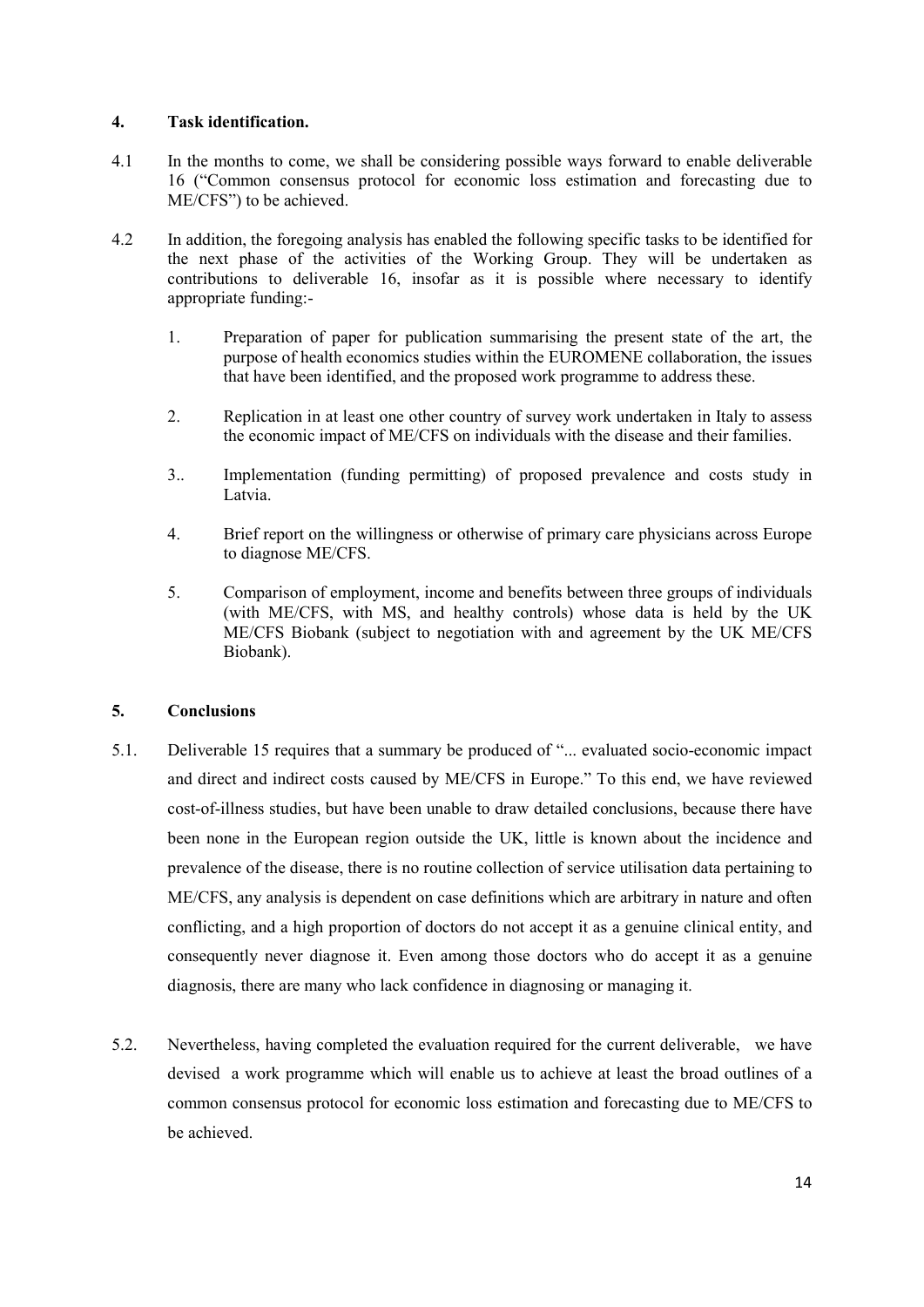#### References

- 1. Memorandum of understanding for the implementation of the COST Action "European Network on Myalgic Encephalomyelitis/Chronic Fatigue Syndrome [EUROMENE] CA15111. Brussels, COST Association, 30<sup>th</sup> October 2015.
- 2. Brenna E, Gitto L. The economic burden of Chronic Fatigue Syndrome/ Myalgic Encephalomyelitis (CFS/ME): a comprehensive summary of the existing evidence. European Journal for Person Centered Healthcare (2017); 5(3): 413-420.
- 3. RACP (The Royal Australasian College of Physicians). (2002). Chronic fatigue syndrome: Clinical practice guidelines 2002. Available at: http://emerge.org.au/wpcontent/uploads/2014/06/cfs2.pdf.
- 4. Hunter RM, James M, Paxman J. Chronic Fatigue Syndrome / Myalgic Encephalomyelitis: Counting the cost - Full Report. London, 2020 Health, 2018.
- 5. Collin SM, Crawley E, May MT, Sterne JAC, Hollingworth W. The impact of CFS/ME on employment and productivity in the UK: a cross-sectional study based on the CFS/ME national outcomes database. BMC Health Services Research (2011);11: 217
- 6. McCrone, P. et al. 2003. The economic cost of chronic fatigue and chronic fatigue syndrome in UK primary care. Psychol Med. (2003); 33(2): 253-61.
- 7. Sabes-Figuera, R. et al. 2010. The hidden cost of chronic fatigue to patients and their families. BMC Health Services Research (2010); 10:56 SGPS, 2010.
- 8. McCrone, P. et al. 2012. Adaptive Pacing, Cognitive Behaviour Therapy, Graded Exercise, and Specialist Medical Care for Chronic Fatigue Syndrome: A Cost-Effectiveness Analysis. PLoS ONE 7(8): e40808. doi:10.1371/journal.pone.0040808
- 9. Richardson, G. et al. 2013. Cost-effectiveness of supported self-management for CFS/ME patients in primary care. BMC Family Practice (2013); 14:12.
- 10. Fukuda K, Straus SE, Hickie I, Sharpe MC, Dobbins JG, Komaroff A: The chronic fatigue syndrome: a comprehensive approach to its definitionand study. International Chronic Fatigue Syndrome Study Group. Ann Intern Med (1994), 121: 953-959.
- 11. Reeves WC, Lloyd A, Vernon SD, Klimas N, Jason LA, Bleijenberg G, Evengard B, White PD, Nisenbaum R, Unger ER: Identification of ambiguities in the 1994 chronic fatigue syndrome research case definition and recommendations for resolution. BMC Health Serv Res (2003); 3:25.
- 12. Turnbull N, Shaw EJ, Baker R, et al. NICE Guideline Chronic fatigue syndrome/myalgic encephalomyelitis (or encephalopathy): diagnosis and management of chronic fatigue syndrome/ myalgic encephalomyelitis (or encephalopathy) in adults and children. London, Royal College of General Practitioners, 2007. Para. 5.2.5, pages 165-6.
- 13. Leonard A Jason LA, Benton MC, Valentine L, Johnson A, Torres-Harding S. The Economic impact of ME/CFS: Individual and societal costs. Dynamic Medicine (2008); 7:6 doi:10.1186/1476-5918-7-6.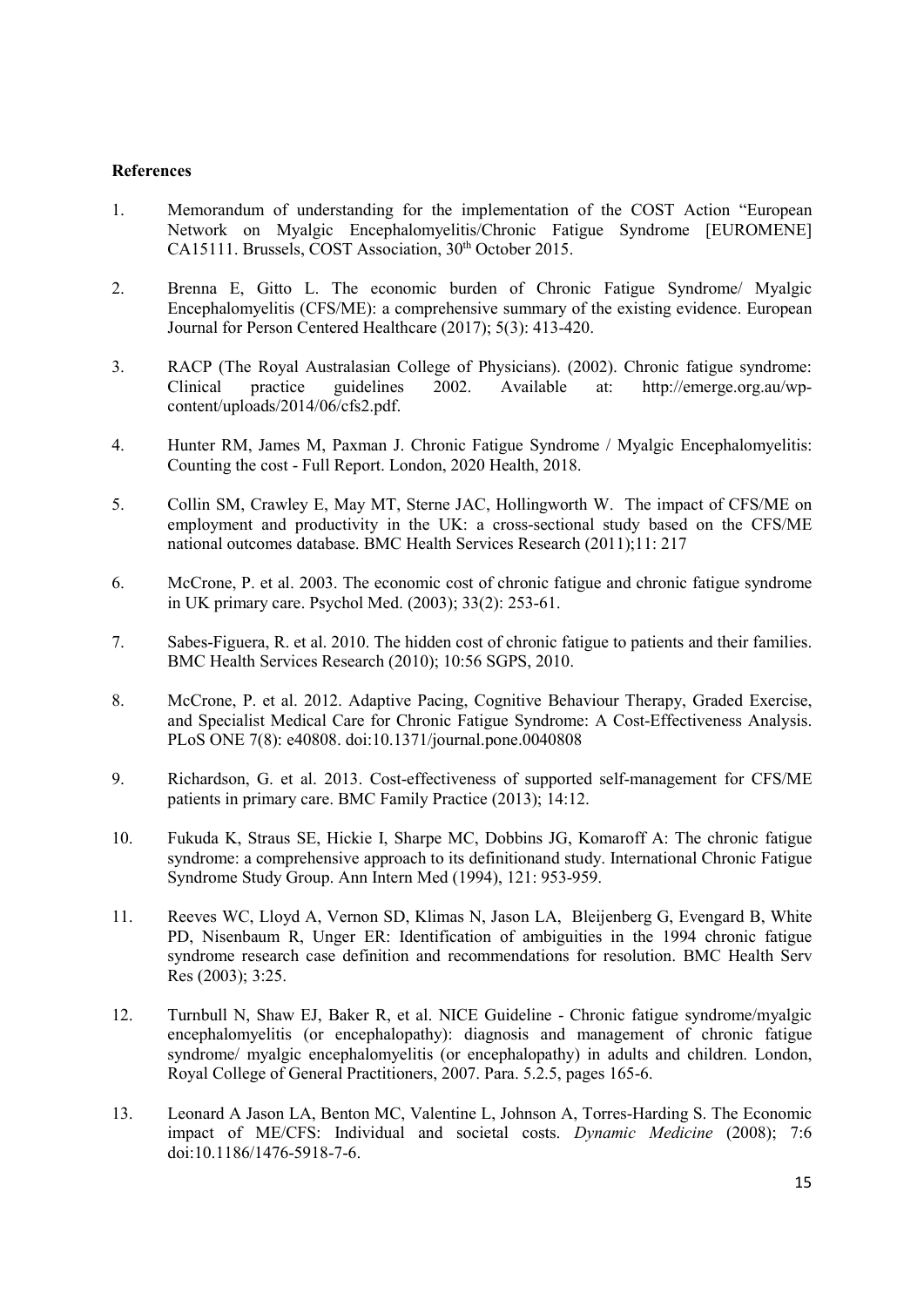- 14. Lin J-MS, Resch SC, Brimmer DJ, Johnson A, Kennedy S, Burstein N, Simon CJ. The economic impact of chronic fatigue syndrome in Georgia: direct and indirect costs. Cost Effectiveness and Resource Allocation (2011); 9:1.
- 15. Reynolds KJ, Vernon SD, Bouchery E, Reeves WC. The economic impact of chronic fatigue syndrome. Cost Effectiveness and Resource Allocation (2004);, 2:4 doi:10.1186/1478-7547- 2-4.
- 16. Reyes M, Nisenbaum R, Hoaglin D, Unger ER, Emmons C, Randall B. Stewart JA, Abbey S, ones JF, Gantz N, Minden S, Reeves WC. Prevalence and incidence of chronic fatigue syndrome in Wichita, Kansas. Arch. Intern. Med. (2003); 163: 1530-1536.
- 17. Lloyd AR, Pender H. The economic impact of chronic fatigue syndrome. Med. J. Aust.(1992), 157: 599-601.
- 18. Lloyd AR, Hickie I, Boughton CR et al. Prevalence of chronic fatigue syndrome in an Australian population. Med . J. Aust. (1990); 153(9): 522-8.
- 19. Bibby J, Kershaw A. How much is ME costing the country? The Survey and Statistical Research Centre, Sheffield Hallam University, 2007.
- 20. Brurberg KG, Fonhus MS, Larun L et al. Case definitions for chronic fatigue syndrome/ myalgic encephalomyelitis (CFS/ME): a systematic review. BMJ Open (2014); 4: e003973. doi: 10.1136/bmjopen-2013-003973.
- 21. Nacul LC, Lacerda EM, Pheby D, et al. Prevalence of myalgic encephalomyelitis/chronic fatigue syndrome (ME/CFS) in three regions of England: a repeated cross-sectional study in primary care. BMC Med 2011;9:91.
- 22. Carruthers BM, Jain AK, De Meirleir KL, et al. Myalgic encephalomyelitis/chronic fatigue syndrome: clinical working case definition, diagnostic and treatment protocols. J Chronic Fatigue Syndr 2003;11:7–115.
- 23. Pheby D, Lacerda E, Nacul L, et al. A disease register for ME/CFS: report of a pilot study. BMC Res Notes 2011;4:139.
- 24. Jason LA, Torres-Harding SR, Jurgens A, et al. Comparing the Fukuda et al. criteria and the Canadian case definition for chronic fatigue syndrome. J Chronic Fatigue Syndr 2004;12:2004–52.
- 25. Lindal E, Stefansson JG, Bergmann S. The prevalence of chronic fatigue syndrome in Iceland—a national comparison by gender drawing on four different criteria. Nord J Psychiatry 2002;56:273–7.
- 26. Wessely S, Chalder T, Hirsch S, et al. The prevalence and morbidity of chronic fatigue and chronic fatigue syndrome: a prospective primary care study. Am J Public Health 1997;87:1449–55.
- 27. Fitzgibbon EJ, Murphy D, Shea K, Kelleher C. Chronic debilitating fatigue in Irish general practice: a survey of general practitioners' experience. Br J Gen Pract 1997; 47: 618–622.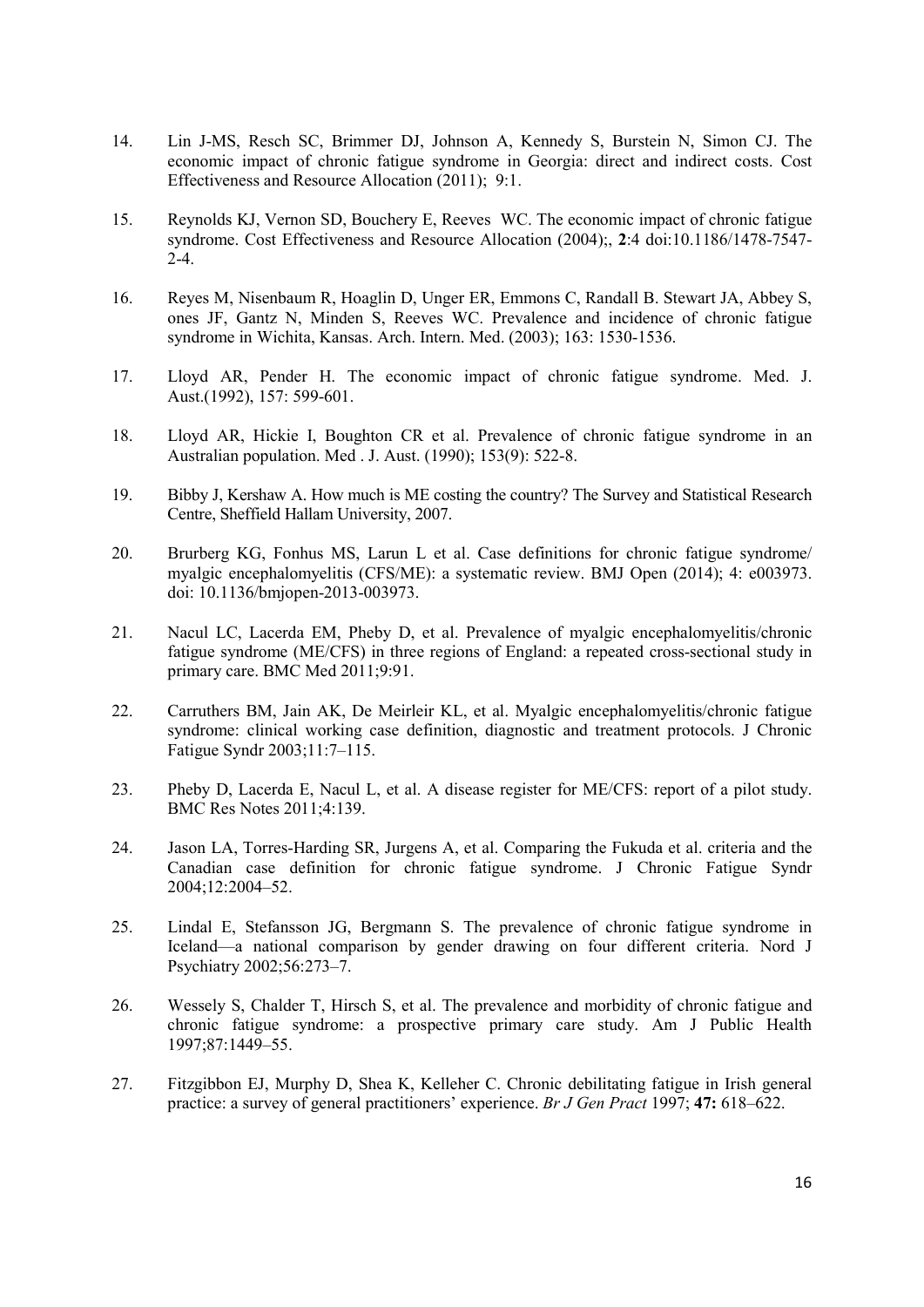- 28. Van Hoof E. The doctor-patient relationship in chronic fatigue syndrome: survey of patient perspectives. Qual Prim Care. 2009;17(4):263-70.
- 29. Hansen AH, Lian OS. How do women with chronic fatigue syndrome/myalgic encephalomyelitis rate quality and coordination of healthcare services? A cross-sectional study. BMJ Open. 2016 Apr 4;6(4): e010277. doi: 10.1136/bmjopen-2015-010277.
- 30. Bowen J, Pheby D, Charlett A and McNulty C. Chronic Fatigue Syndrome: a survey of GPs'attitudes and knowledge. Family Practice 2005; 22: 389–393.
- 31. Bayliss K, Riste L, Band R, Peters S, Wearden A, Lovell K, Fisher L, Chew-Graham CA. Implementing resources to support the diagnosis and management of Chronic Fatigue Syndrome/ Myalgic Encephalomyelitis (CFS/ME) in primary care: A qualitative study. BMC Fam Pract. 2016 Jun 4;17:66. doi: 10.1186/s12875-016-0453-8.
- 32. Thomas MA, Smith AP. Primary healthcare provision and Chronic Fatigue Syndrome: a survey of patients' and General Practitioners' beliefs. BMC Fam Pract. 2005 Dec 13;6:49.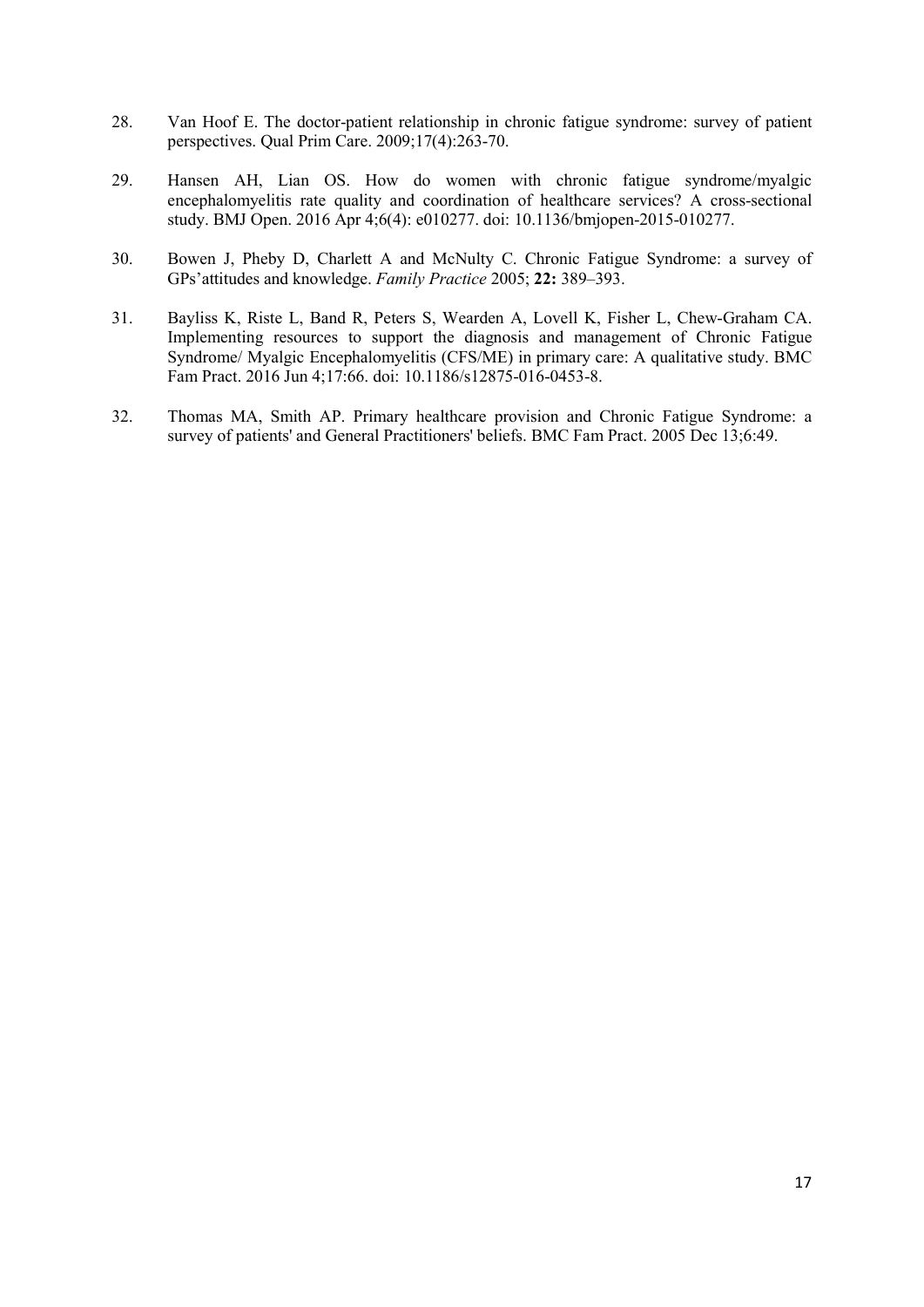# Appendix A – Membership of the Working Group

The following have participated in the activities of Working Group 3:-

| <b>Uldis Berkis</b>      | Riga Stradins University, Riga, Latvia                                                   |
|--------------------------|------------------------------------------------------------------------------------------|
| Julia Blanco             | Fundacio Institut Germans Trias I Pujol, Barcelona, Spain                                |
| Elenka Brenna            | Universita Cattolica del Sacro Cuore, Milan, Italy                                       |
| John Cullinan            | National University of Ireland, Galway, Ireland                                          |
| Lara Gitto               | Universita degli Studi di Roma "Tor Vergata", Italy                                      |
| Dyfrig Hughes            | Bangor University, Bangor, Wales, UK                                                     |
| Derek Pheby              | Buckinghamshire New University, High Wycombe, England, UK<br>(working group coordinator) |
| Rachael Hunter           | University College London, London, UK                                                    |
| Asja Lunga               | Riga Stradins University, Riga, Latvia                                                   |
| Dominic Trepel           | Trinity College Dublin, Dublin, Ireland                                                  |
| Xia Wang                 | University of Warwick, Warwick, England, UK                                              |
| Jean-Dominique de Korwin | Université de Lorraine, Nancy, France                                                    |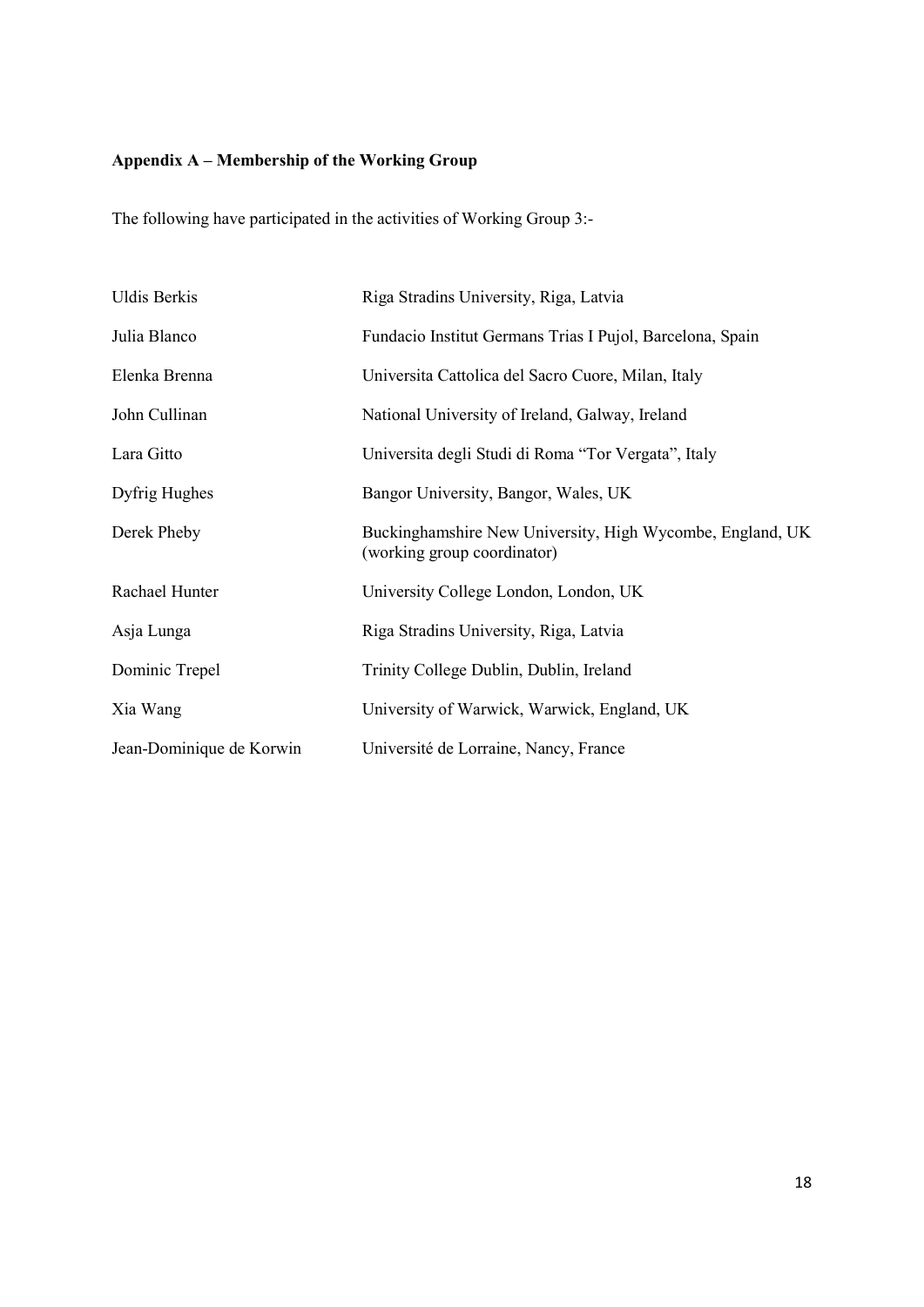## Appendix B – Proposal for estimating the prevalence and costs of ME/CFS in Latvia

#### 1. Introduction

- 1.1. There is currently no empirical information on the prevalence of ME/CFS in Latvia. However, prevalence estimates in other countries, including the UK [1], the USA [2], and Australia [3], if applicable to the Latvian population, suggest that there may be 8000-10000 people in Latvia who have this illness. This approach has the drawback, however, of not taking into account possible natural variation between populations.
- 1.2. The only data available concerning the burden of ME/CFS is service utilisation data, i.e. concerning those patients who have been referred to specialist, hospital-based services in Riga. The great majority of these patients are seen by one of two consultants, and number about 250 in all.
- 1.3. There is clearly a need to determine the burden of ME/CFS in Latvia, in order to determine, among other matters, the impact of the disease on the Latvian economy. This cannot be done without some empirical data on the scale of the disease in Latvia. A proposal is therefore set out below

## 2. Prevalence

- 2.1. Review revised criteria used to diagnose ME/CFS, and examine capacity to enable mapping of recorded symptoms to the CDC-1994 [4] and Canadian [5] case definitions.
- 2.2. In collaboration with the consultants to whom patients with putative ME/CFS are referred, contact the estimated 30-40 GPs who have referred patients subsequently diagnosed with ME/CFS. They will be:
	- a) sent the revised (and reviewed) diagnostic criteria;
	- b) asked to advise of numbers of their patients (by age group and sex) who conform to the revised criteria;
	- c) asked to indicate (in confidence) their numbers of registered patients (ideally classified by age group and sex), to provide denominator data.
- 2.3. Data from 2.2 above will be used to generate overall and, if possible, age/sex specific prevalence rates for the population of registered patients of participating GPs. These will be extrapolated to the whole Latvian population, and 95% confidence limits calculated, to generate a range of estimates for the prevalence of ME/CFS in Latvia as a whole.
- 2.4. The revised criteria will be distributed to all GPs in Latvia (ca. 1200 in toto), in an attempt to enlist some more in this attempt to establish the scale of ME/CFS in Latvia, and also to provide data to validate the original estimates.

## 3. Cost Calculation

3.1. There have been a number of attempts in different countries to assess the overall costs to society of ME/CFS, for example in the UK [4], Australia [5] and the USA [6]. Such